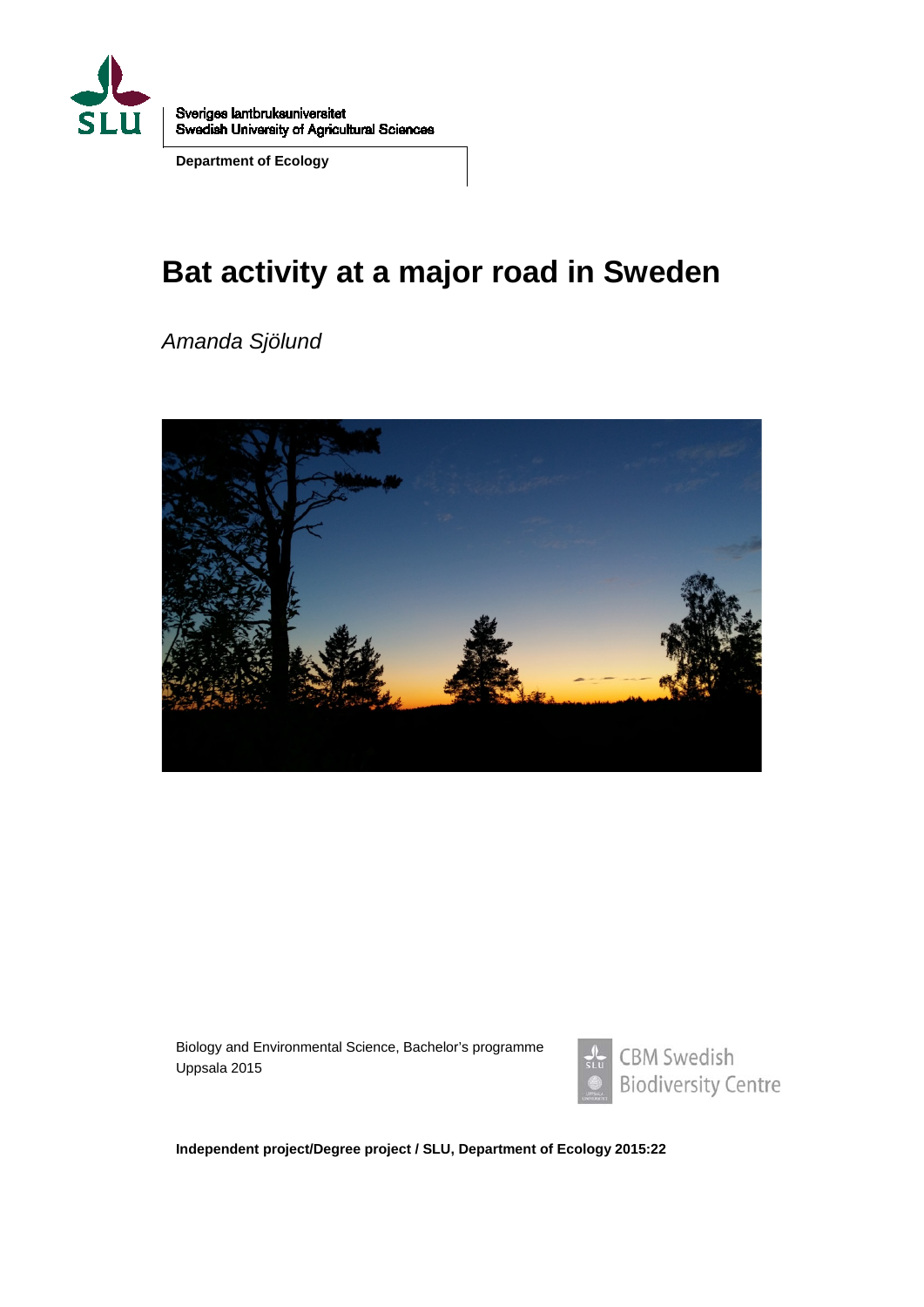#### **Bat activity at a major road in Sweden**

*Amanda Sjölund*

**Supervisor:** Johnny de Jong, SLU, CBM Swedish Biodiversity Centre

**Examiner:** Andreas Seiler, SLU, Department of Ecology

**Credits:** 15 hec **Level:** G2E **Course title:** Independent project in Biology **Course code:** EX0689 **Programme/education:** Biology and Environmental Science, Bachelor's programme

**Place of publication:** Uppsala **Year of publication:** 2015 **Cover picture:** Amanda Sjölund **Title of series:** Independent project/Degree project / SLU, Department of Ecology **Part no:** 2015: 22

**Online publication:** [http://stud.epsilon.slu.se](http://stud.epsilon.slu.se/)

**Keywords:** bat activity, fragmentation, road, *Myotis, Eptesicus, Nyctalus, Pipistrellus, Chiroptera.* 

#### **The project was conducted at:**



**Sveriges lantbruksuniversitet Swedish University of Agricultural Sciences**

Faculty of Natural Resources and Agricultural Sciences Department of Ecology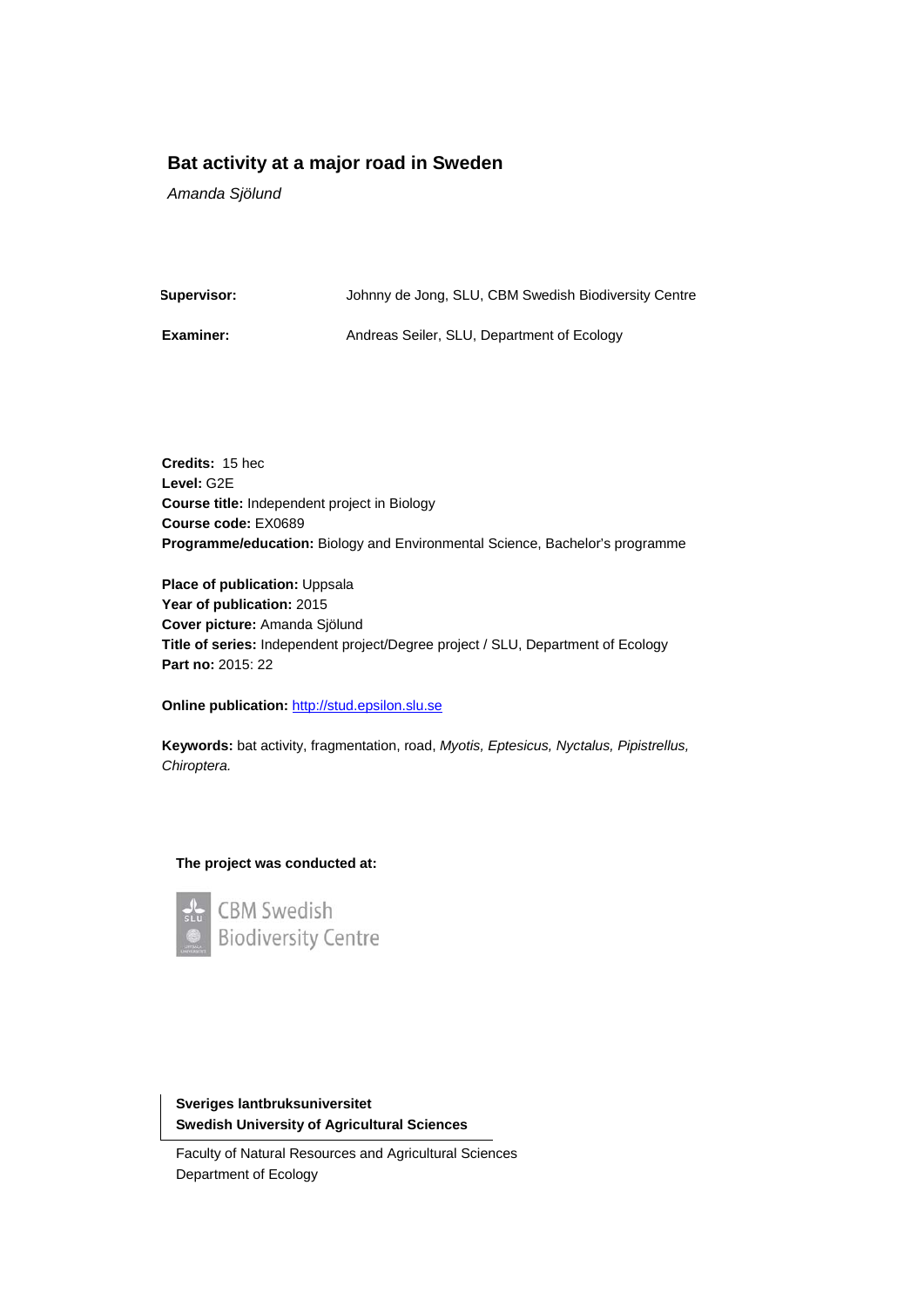#### <span id="page-2-0"></span>**Abstract**

Humans have changed ecosystems steadily over the years, leading to habitat fragmentation and loss. Road- and railroad networks are rapidly expanding around the world and disintegrating natural landscapes. Habitat loss, habitat fragmentation and habitat degradation are three factors why bat species are threatened, and infrastructure such as roads has the potential to contribute to all of these factors. This is the first study of bats and the impact roads have on bats in Sweden. In this study we tested whether the major road acts as a barrier to movement of four different taxa of bats. Especially we focused on the activity of *Myotis* species at various environments in the landscape in relation to a major road. We placed auto boxes that automatically record bat ultra sounds in 34 study sites around Enköping for seven weeks. We had 8 sites along a major road, 8 sites in open gaps between forests without any roads, 4 sites at wildlife passages and 14 control sites within the forest. The results of this study show avoidance behaviour in *Myotis,* and *Eptesicus* species. For *Nyctalus*` the road does not reveal to be any obstacle. Observations of *Pipistrellus* species were too few to draw any conclusions. An important conclusion in this study is that there is not a difference in *Myotis*- activity between the road and open gaps in the forest. Both types of openings are avoided. However, wildlife passages are used for foraging and commuting. It is important to do further studies to improve the mitigation measures for bats in infrastructure projects in Sweden. More knowledge about the different taxa's behaviour near major roads and an understanding of the thresholds, such as limit distances for *Myotis* in open gaps are necessary to draw conclusions about mitigation measures and alternatives for ecoducts.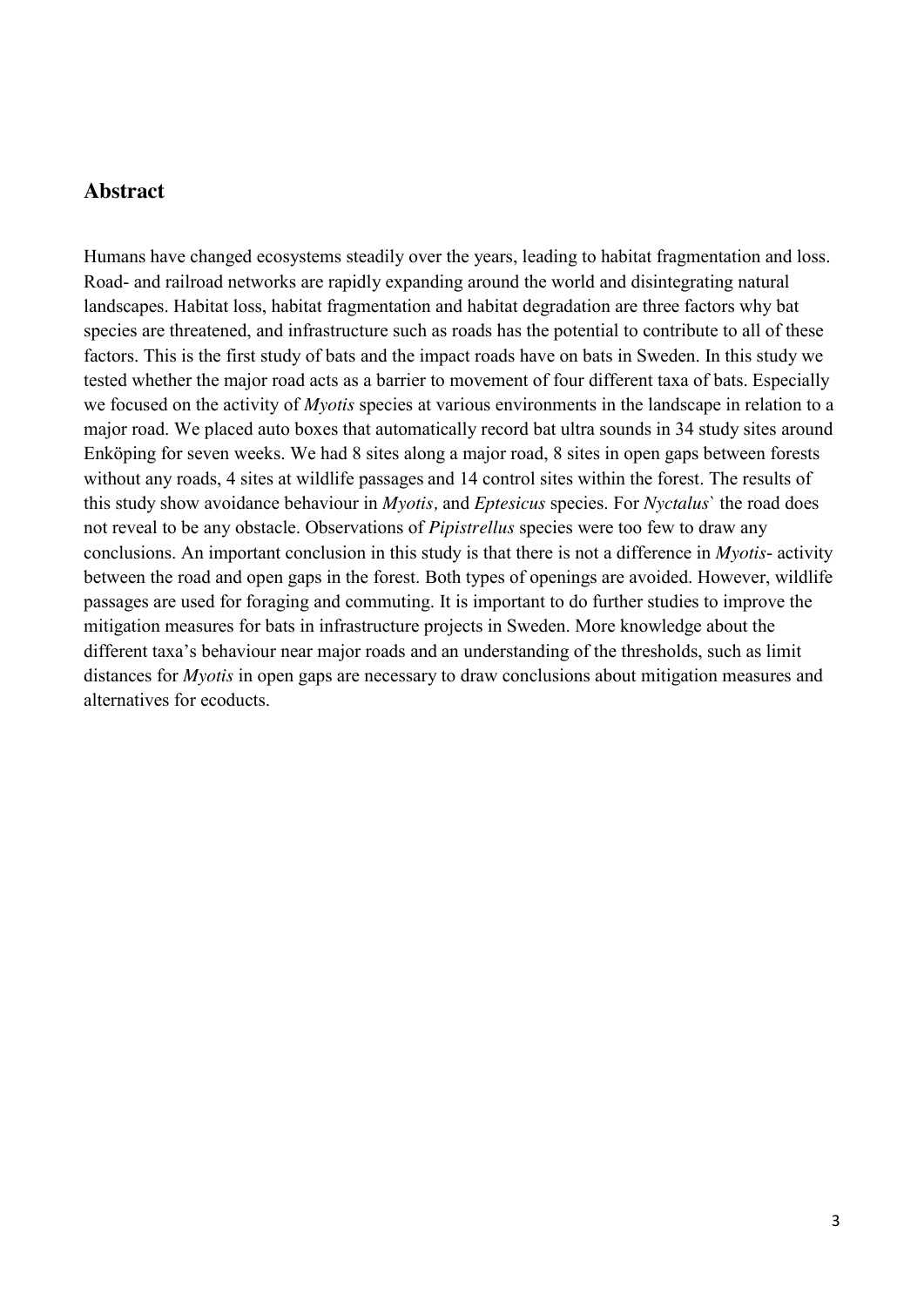# <span id="page-3-0"></span>**Table of contents**

| List of tables  | 5 |
|-----------------|---|
| List of figures | 6 |
|                 |   |
|                 |   |
| $1_{\cdot}$     |   |
| 2.              |   |
|                 |   |
|                 |   |
|                 |   |
|                 |   |
|                 |   |
| 3.              |   |
| 3.1             |   |
| 3.2             |   |
| $4_{\cdot}$     |   |
|                 |   |
|                 |   |
|                 |   |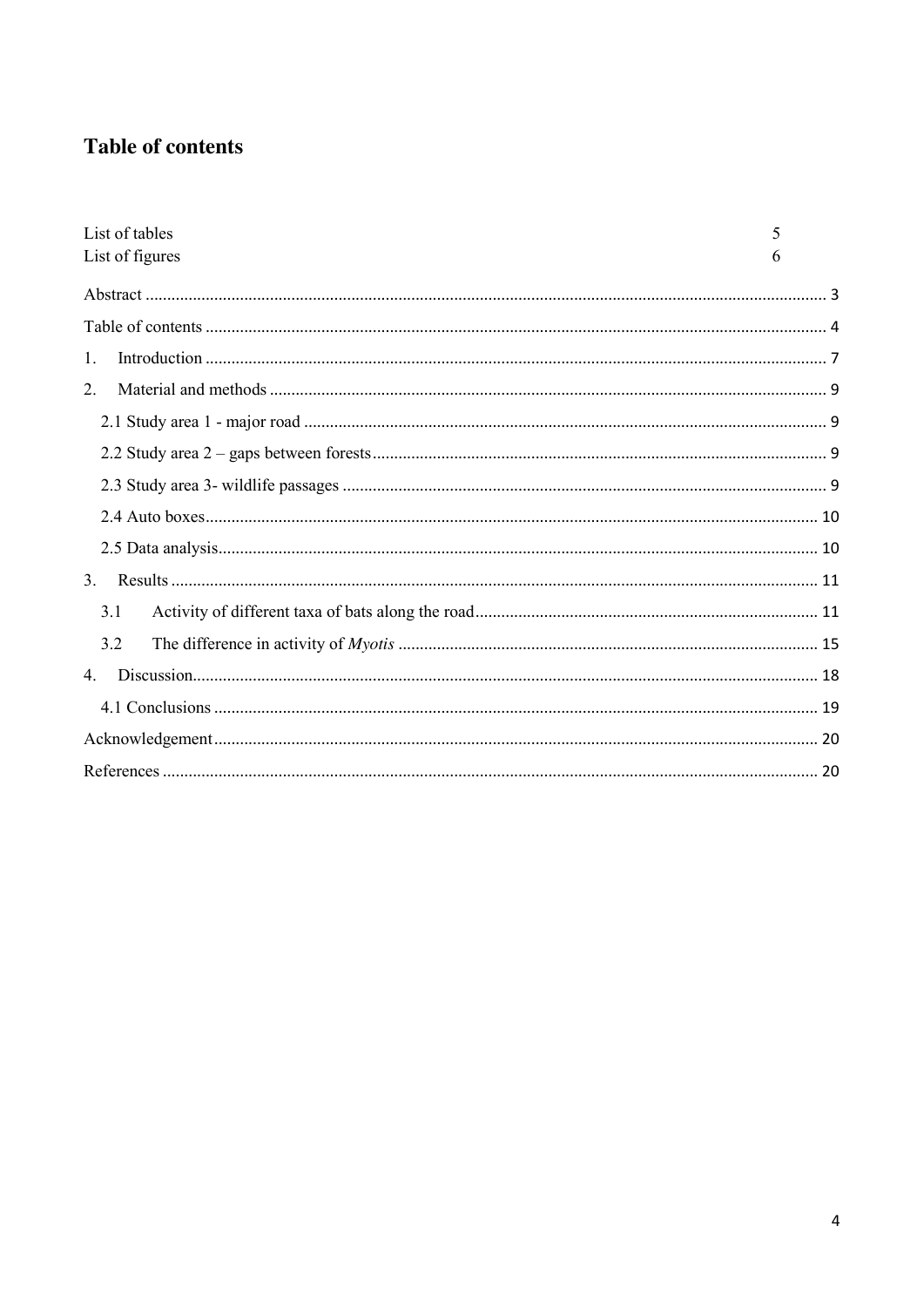# List of tables

Table 1. Sample size (n), total number of observations ( $\Sigma$ obs), mean values, max and min observations and standard deviations for all observed taxa during the whole study period and in different part of study period. 12, 13

Table 2. P-values (Mann Whitney U- test) for roads and controls from the first part of the season (week 1 to 3), the second part of the season (week 4 to7) and for the whole study period (week 1 to 7) for *Myotis*, *Nyctalus, Eptesicus* and *Pipistrellus* species. 13

Table 3 P-values for differences in the number of *Myotis* observations made at different locations and during different periods. The variables are; R1-3 (road week 1 to 3), R4-7 (road week 4 to 7), R1-7 (road week 1 to 7), G1-3 (gap week 1 to 3), G4-7 (gap week 4 to 7), G1-7 (gap week 1 to7), Cntrl1-3 (controls week 1 to 3), Cntrl4-7 (controls week 4 to 7), Cntrl1-7 (controls week 1-7), WP1-3 (wildlife passages week 1 to 3), WP4-7 (wildlife passages week 4 to 7), WPA1-7 (wildlife passages week 1 to 7), WPC1-3 (wildlife passages week 1 to 3), WPC4-7 (wildlife passages week 4 to 7) and WPC1-7 (wildlife passages week 1 to 7). 15

Table 4. P-values for differences in the number of *Myotis* observations made at road and controls during different periods without data from road site 6. The variables are R1-3 (road week 1 to 3), R4-7 (road week 4 to 7), R 1-7 (road week 1 to 7), Cntrl1-3 (controls week 1 to 3), Cntrl4-7 (controls week 4 to 7) and Cntrl1-7 (controls week 1- 7). 16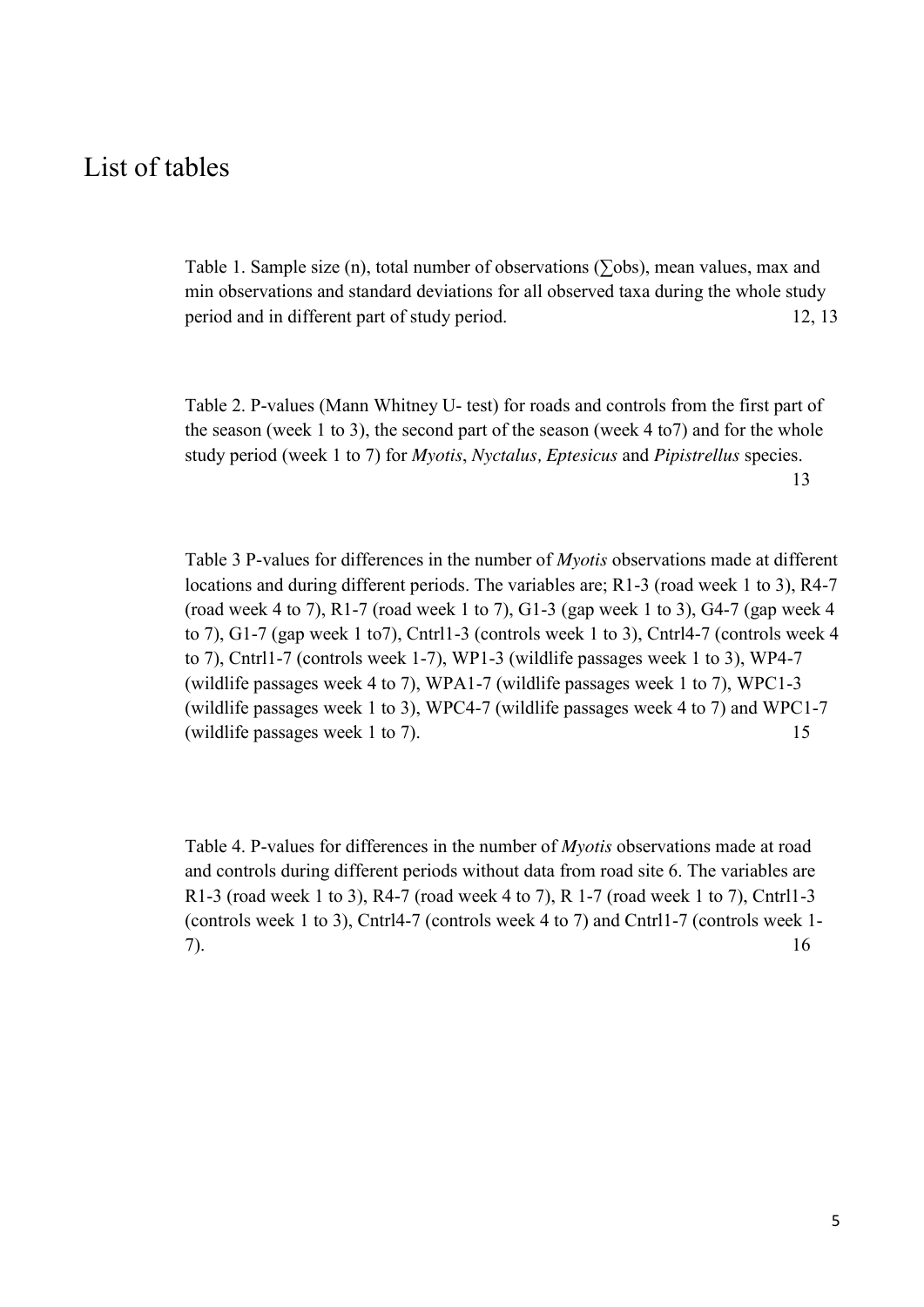## List of Figures

Figure 1. Locations of the 36 sites in the study along E18 motorway. 10

Figure 2. Number of bat observations at different sites in the study (*Myotis*, *Nyctalus*, *Eptesicus* and *Pipistrellus*).  $n_{\text{gaps}} = 56$ ,  $n_{\text{Road}} = 56$ ,  $n_{\text{Wildlife}\text{ passages}} = 24$ ,  $n_{\text{Controls}} = 70$  and  $n_{\text{Wildiffe passage controls}} = 28$ . There was no significant difference between gap- and road controls, therefore we combined this controls. 14

Figure 3. Total observations of the recorded taxa of bats at all sites.  $n_{Mvotis} = 238$ ,  $n_{\text{Eptesicus}} = 238$ ,  $n_{\text{Nvctalus}} = 238$  and  $n_{\text{Pipistrellus}} = 238$ . 14

Figure 4. Mean values (Total number of observations of *Myotis*/n) for *Myotis* species in different sites from week 1 to 7 ( $n_{\text{Road}} = 56$ ,  $n_{\text{Gaps}} = 56$ ,  $n_{\text{Wildlife passage}} = 24$ ,  $n_{\text{Controls}} = 70$ ,  $n_{\text{Wildlife passes controls}} = 28$ . ( $SD_{\text{Road}} = 24$ ,  $8 \text{ SD}_{\text{Gaps}} = 5$ ,  $28$ ,  $SD_{\text{Wildlife passes}} = 20,6$ ,  $SD_{\text{Controls}}=14, 6 SD_{\text{Wildlife passage controls}}=42, 6), \text{ Mean}_{\text{Read}}=8, 1, \text{Mean}_{\text{Gaps}}=3, 23,$ Mean<sub>Wildlife passages</sub>=18,6, Mean<sub>Contorols</sub>=6, 2, Mean<sub>Wildlife passage controls</sub> = 31,5). There was no significant difference between gap- and road controls, therefore we combined this controls. 16

Figure 5. Mean values (Total number of observations of *Myotis*/n) of *Myotis* species in different sites from week 1 to 7, without data from road site 6.  $(n_{\text{Road}}=49, n_{\text{Gaps}}=56,$  $n_{\text{Wildlife}\text{ passage}}=24$ ,  $n_{\text{Controls}}=70$ ,  $n_{\text{Wildlife}\text{ passage controls}}=28$ .  $(\text{SD}_{\text{Road}}=24, 8 \text{ SD}_{\text{Gans}}=5, 28,$  $SD_{\text{Wildiffe passages}}=20,6, SD_{\text{Controls}}=14,6, SD_{\text{Wildlife passage controls}}=42,6)$ . (Mean<sub>Road</sub>=3, Mean $_{\text{Gaps}}=3, 23, \text{Mean}_{\text{Wildliffe passages}}=18, 6, \text{Mean}_{\text{Contorols}}=6, 2, \text{Mean}_{\text{Wildliffe passage controls}}=6$ 31, 5). There was no significant difference between gap- and road controls, therefore we combined this controls. The same of the set of the set of the set of the set of the set of the set of the set of the set of the set of the set of the set of the set of the set of the set of the set of the set of the set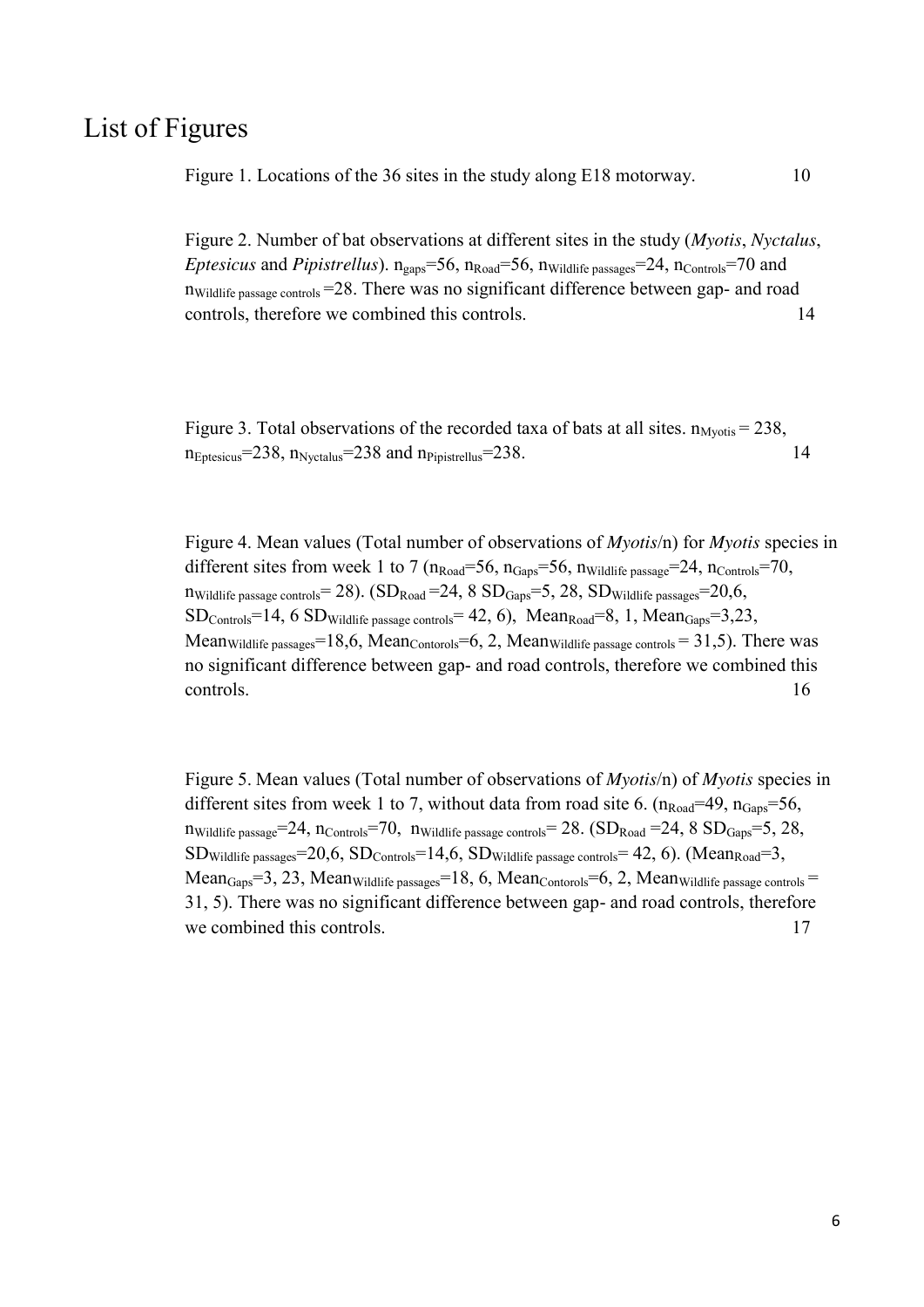### <span id="page-6-0"></span>**1. Introduction**

Humans have changed ecosystems steadily over the years, leading to habitat fragmentation and loss. Road- and railroad networks are rapidly expanding around the world and disintegrating natural landscapes. They play an important role for humans by, among others, improving communication, but they also have a serious impact on biodiversity and ecological functions. Road ecology attracts increasing interest among ecologists, but the effects of roads on wildlife need further research (Berthinussen & Altringham 2012). Lack of knowledge typically comprises ecosystems and populations and various groups of animals such as birds and bats. Roads can affect wildlife negatively and produce direct and indirect effects on the ecosystem. Some of these effects, besides from the direct mortality, are habitat degradation and destruction, noise- and light disturbance, pollution, genetic isolation, animal avoidance and also mortality in roadside areas and near the roads (Ogden 2012). Habitat fragmentation is one of the main reasons why many species are endangered nowadays. It can lead to decreasing population size, increased mortality during dispersion, reduced reproduction potential and reduced gene flow. Factors that in long term can increase the risk of population extinction and reduce biodiversity (Soule 1986). Studies prove that roads are a strong barrier for some species where high mortality while crossing the roads and behavioural avoidance being two of the most important factors. Though, studies also have shown that roads can be a dispersal corridor for some species (Shepard et al 2008)

Habitat loss, habitat fragmentation and habitat degradation are three factors why bat species are threatened, and infrastructure such as roads and railroads has the potential to contribute to all of these factors. Bats capacity to fly does not confer immunity to major roads, because most bat species are normally foraging close to the ground and in connection to forest, tree rows etc. (Altringham  $\&$ Berthinussen 2014).

As models for investigating species specific effects of habitat fragmentation, bats are excellent object to study. Bats developed different morphological adaptions for different types of specific habitats, and several variations of wing morphology emulate different strategies for foraging. Conservation biology is important for bats because many of the bat species are endangered. Many of them rely on forests for roosting and foraging and fragmentation of forest are an important impact, caused by e. g. road- and railway networks spreading around the world (Kerth & Melber 2009). All 19 species of bats in Sweden are protected by Species Protection Ordinance and by legislation. Bats are also conserved by the European convention EUROBAT which also includes protection of important hunting areas and settlements. It is forbidden to hunt, kill or move bats and to destroy their home areas (Naturvårdsverket 2015-06-08).

Several studies on bats and roads reveal that major roads can have large negative impacts on some species of bats and that road- and railroads can create barriers. Hunting areas can be separated from roosts (Berthinussen & Altringham 2012, Ogden 2012, Kitzes & Merenlender 2014) and in fact, that the effect on bat diversity and abundance are profound and mitigation and impact assessment are important (Altringham & Berthinussen 2014). Traffic noise and lightening of the streets has been proven to reduce foraging activity and success, also avoidance behaviour near roads have been contemplated in commuting bats (Berthinussen  $\&$  Altringham 2012). Road mortality turns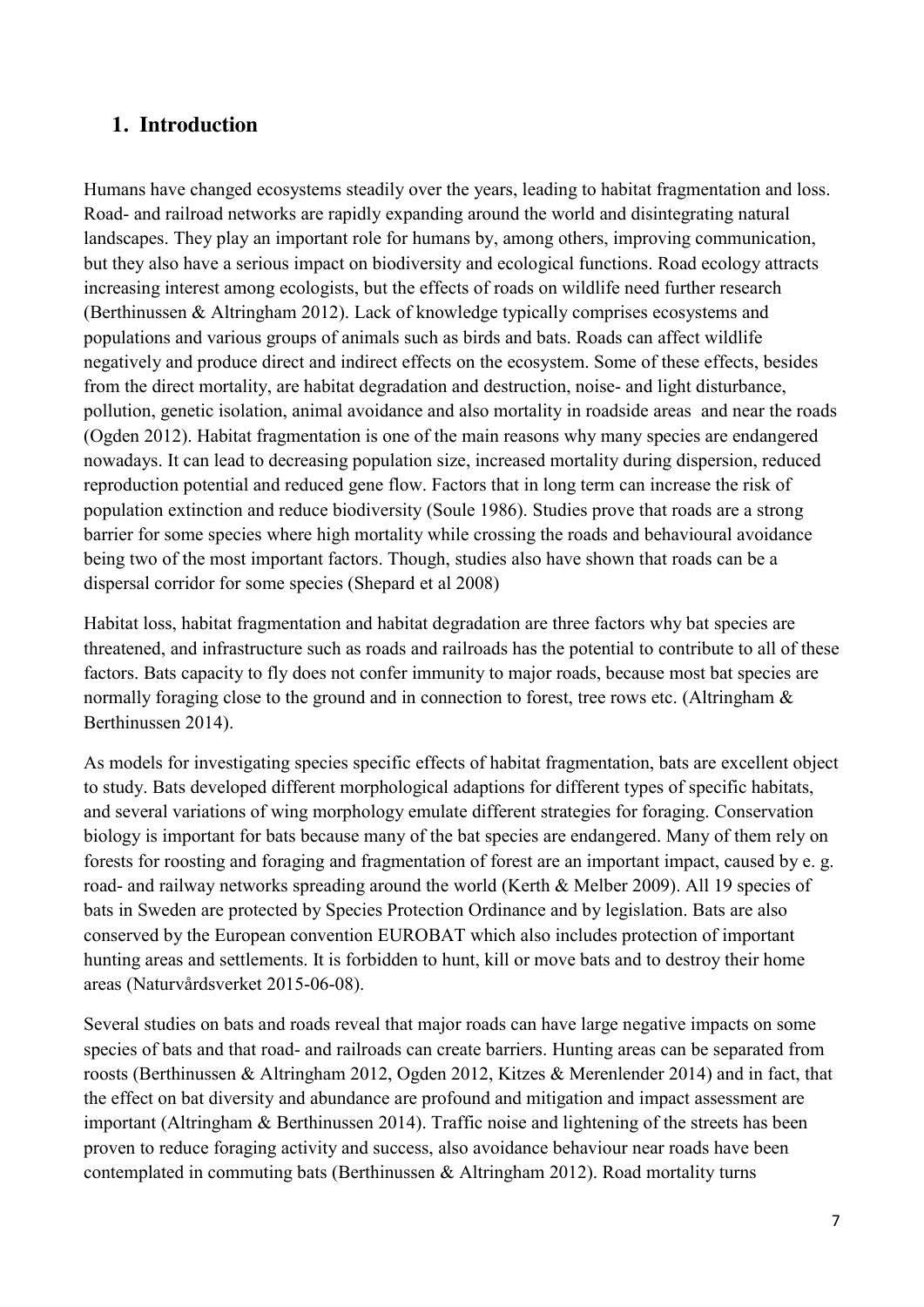conservation more difficult for bats due to their late maturation and low fecundity. Bat species can be differently affected by these components according to their behavioural variations, such as the foraging strategies and flight height. Smaller bat species, which often fly lower to the ground, have higher risk of mortality from collisions with vehicles (Medinas et al 2013). According to Kitzes & Merenlender (2014), the activity of four common bat species and total bat activity are frequently depressed near three big roads in California, compared to controls sites close to the road. Previous data shows that younger individuals and bat species flying lower to the ground are more frequently killed (Lesiński et al 2011). It has also been proven that the activity of the species, *Pipistrellus pygmaeus* is positively correlated with the distance from the road (Berthinussen & Altringham 2012). The effect roads have on bat species can also depend on the surroundings and habitat suitability areas around the roads where the bats hunt. Light pollution, such as street lights, is an increasing global problem as well. Previous studies have shown that it also may have a negative impact on the choice of flight route for bats (Stone et al 2009). Whether bats use wildlife passages or bridges to cross the roads is little known but some studies have been done, for example if bats use underpasses or gantries to cross roads. Results from one study show that bats use underpasses if they are allowed to pass without changing flight direction or flight height. Thought this study also showed that, if bats had to change their original commuting routes, they crossed the road at the same height as vehicles pass. (Berthinussen & Altringham 2012).

To avoid obstacles and to commute between places, when searching for food, microchiropteran bats use echolocation. Wing shape determines in which habitat a species can forage (Wermundsen & Siivonen 2008). Previous studies of foraging preferences of bats, show that *Myotis* spp. avoid roads in coniferous and mixed forests, tree lines and built up areas (Ciechanowski 2015) or for example the mouse-eared bat (*Myotis myotis)* relies rustling sounds to find food. This makes them vulnerable for disturbing noise in the environment and traffic can be a factor of that (Schaub et al 2008). A study made by Bennett et al. (2013) in Indiana, showed that roads can change the permeability of the landscape for foraging *Myotis sodalist.* The effect is associated to the traffic volume and the number of lanes. As the traffic volume and the number of lanes increased the incidence of bats exhibiting road-related avoidance behaviors did as well.

This is the first study of bats and the impact of roads in Sweden. One special condition in Sweden are the light summer nights in the beginning of summer, until mid-July. During this period bats are more exposed for predators and this might affect their behaviour. The aim with this project was to study how different species of bats behave near big roads and from the results draw conclusions about compensation or mitigation measures for infrastructure projects. We focused on the activity of *Myotis-*species at various environments in the landscape in relation to a major road, since the *Myotis*species are known to avoid open areas (Ekman & de Jong 1996). The main questions we asked were: Are roads barrier for bats in a forest dominated landscape, and if so, for which species? Are wildlife passages a solution?

In order to test the effect of the roads as potential barriers, we designed the study to compare bat activity between: a) roads and control sites, b) roads and forest gaps, c) wildlife passage and control sites, d) different parts of the season.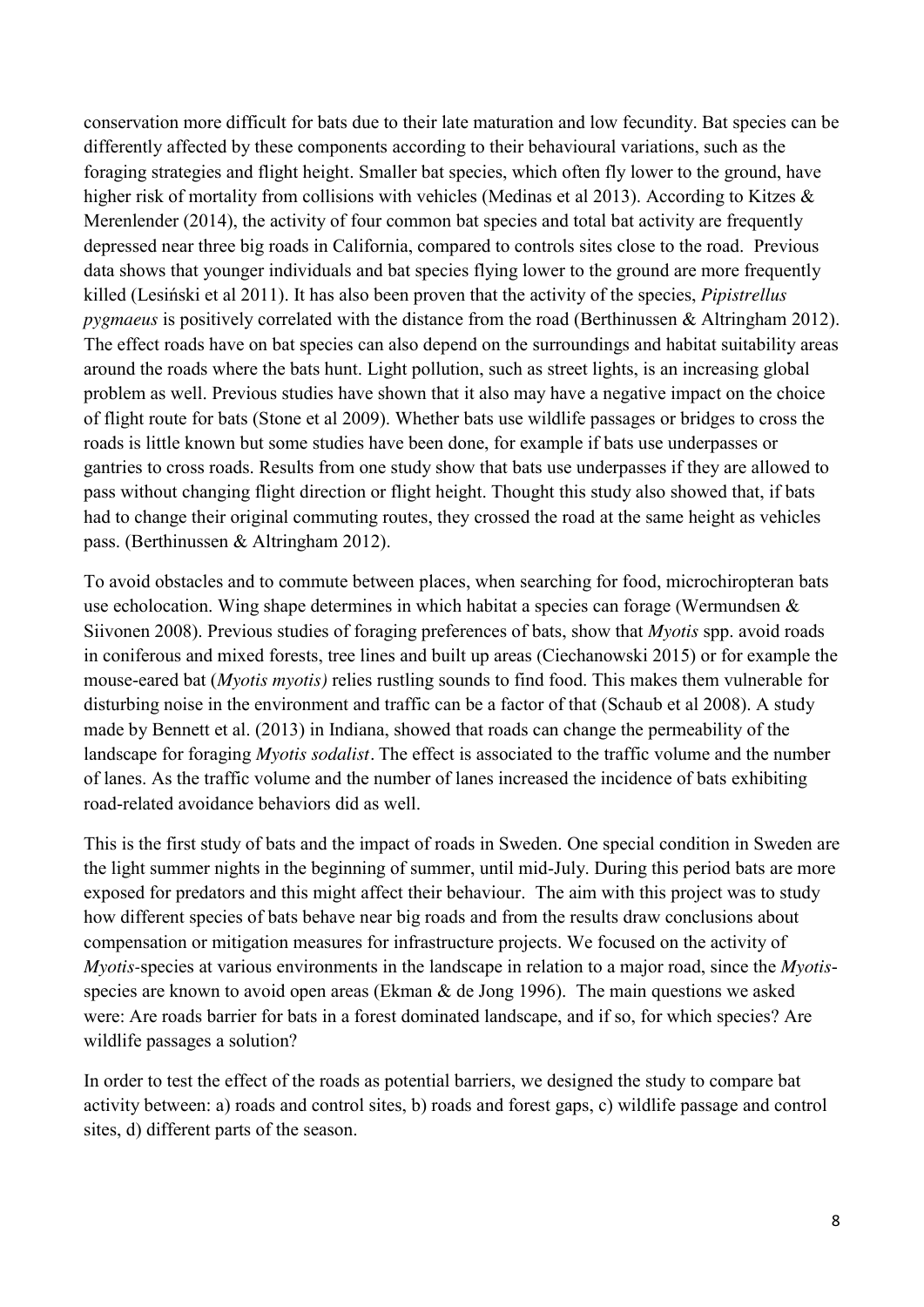### <span id="page-8-0"></span>**2. Material and methods**

#### <span id="page-8-1"></span>**2.1 Study area 1 - major road**

The study site was located close to the city Enköping, in south- central Sweden. The road E18 in the study (59°38′01.18"N, 17°17′21.19"E) connects Oslo and Stockholm and is a double lane motorway with a central barrier consisting of trees, shrubs, grass, stones etc. The surroundings are mostly a mix of forest and open areas with farmlands and some small rivers. Traffic volume on the motorway varies a great deal. An average taking from 2011-2014 is 10898 vehicles per day a year (Trafikverket 2012). Eight sites were selected for bat studies with 1 km distance from each other along the road, between Ekolsund in the east and Enköping in the west. However, one important criteria was to have forests on both sides of the road, thus when the road passed farmland there was a longer distance between the sites. The boxes were placed in trees is the middle of the road, with the purpose to record all bat individuals passing the road. Control- sites were used in the forest about 50-100 meters from the road in order to be able to relate road passage to the general abundance of bats in the area.

#### <span id="page-8-2"></span>**2.2 Study area 2 – gaps between forests**

To be able to investigate if bats avoid open areas in general, gaps between forest patches with about the same size as the road were investigated. Eight forest sites around Enköping with open gaps were selected for the study. At each site, one box was placed in trees in the middle of the gap, to record if the bats flew over the open area. Five control sites were chosen in the forest near the gaps to record general abundance of bats in the area.

#### <span id="page-8-3"></span>**2.3 Study area 3- wildlife passages**

Two tunnels with roof of natural vegetation that can be used as wildlife passages over the E18 were included in the study. The width of the passages are about 100 meters. One passage (passage A) has dense forest. The surroundings adjacent to the passage are dense forest, but get sparser further away. A forest plantation (wood for energy purpose, *Salix spp*.) also exists close to the passage. A small river flows on the west side close to the passage. The second passage (passage B) has more sparse forest and is more accessible for mammals, humans and birds and bats. The east side of this passage is dominated by sparse conifer forests and the west side is dominated by farmlands. A small river also flows on the west side under the road close to the passage. On both wildlife passages one auto box was placed in the middle of the passage and one near the edge. 2 auto boxes were placed as controls in the connecting forest.

The sampling at all sites (in total 34 sites) was repeated once a week for seven weeks (in total 238 samples). However, data from the last week from the wildlife passages is missing (All the sites locations are shown in Fig 1).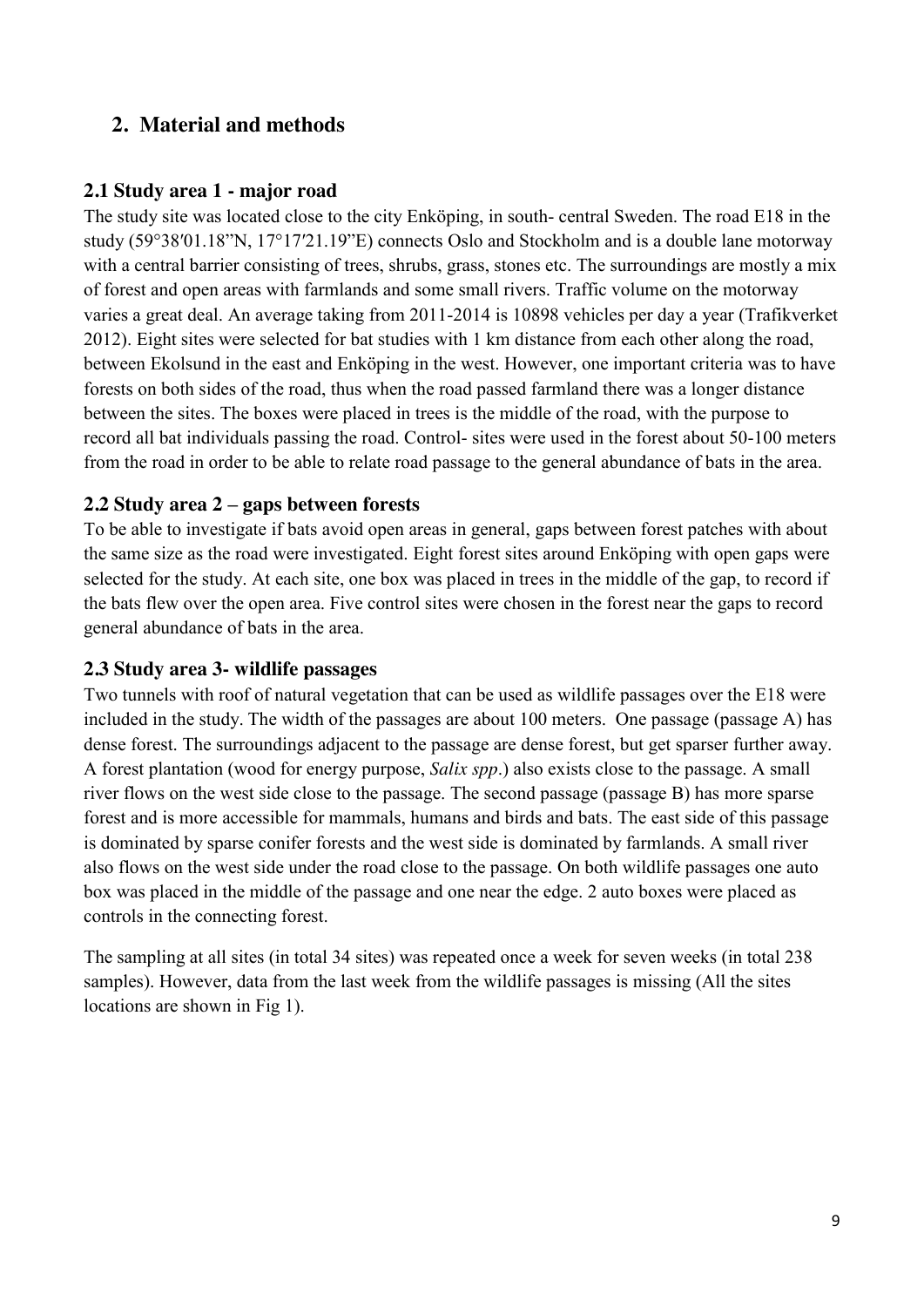

Figure 1*. Locations of the 36 sites in the study along E18 motorway.* 

### <span id="page-9-0"></span>**2.4 Auto boxes**

For the automatic recording of the ultrasound of the bats, we used the auto box type D500x (Pettersson Elektronik AB). The sounds were recorded from 22.00 until 04.00 each night. The following settings for auto boxes were: Recording sensitivity (very high), sample frequency (500), pretrig (off), rec-length (3), HP-filter (y), auto rec (y), input gain (60), trigger lvl (30) and interval (5). The used settings have a high sensitivity, which means that the probability that a passing bat is recorded is very high.

### <span id="page-9-1"></span>**2.5 Data analysis**

The recordings from the auto boxes were analysed in the program Omnibat, (Ecocom AB), that sorts out junk recordings and other animal sounds from bat sounds. It also sorts out different groups and species of bats. The sorted files were then more carefully, manually sorted into groups of bats. We sorted the files into four different taxa of bats; *Myotis, Pipistrellus, Nyctalus* and *Eptesicus* and used the amount of observations of each taxa. Since the data were not normally distributed, the Mann Whitney U- test was the most suitable test to compare the activity between different sites.

For all of the tests we used all the collected data from 7 weeks  $(22<sup>nd</sup>$  of June 2015 until  $8<sup>th</sup>$  of August 2015) and also week 1 to 3 (22<sup>nd</sup> of June until 11<sup>th</sup> of August) and week 4 to 7 (13<sup>th</sup> of June until 8<sup>th</sup> of August) to see if there was any difference in the activity for the first and the second part of the season. We tested the different parts of the seasons for *Myotis*. We used a significant level of  $\propto$  = 0.05.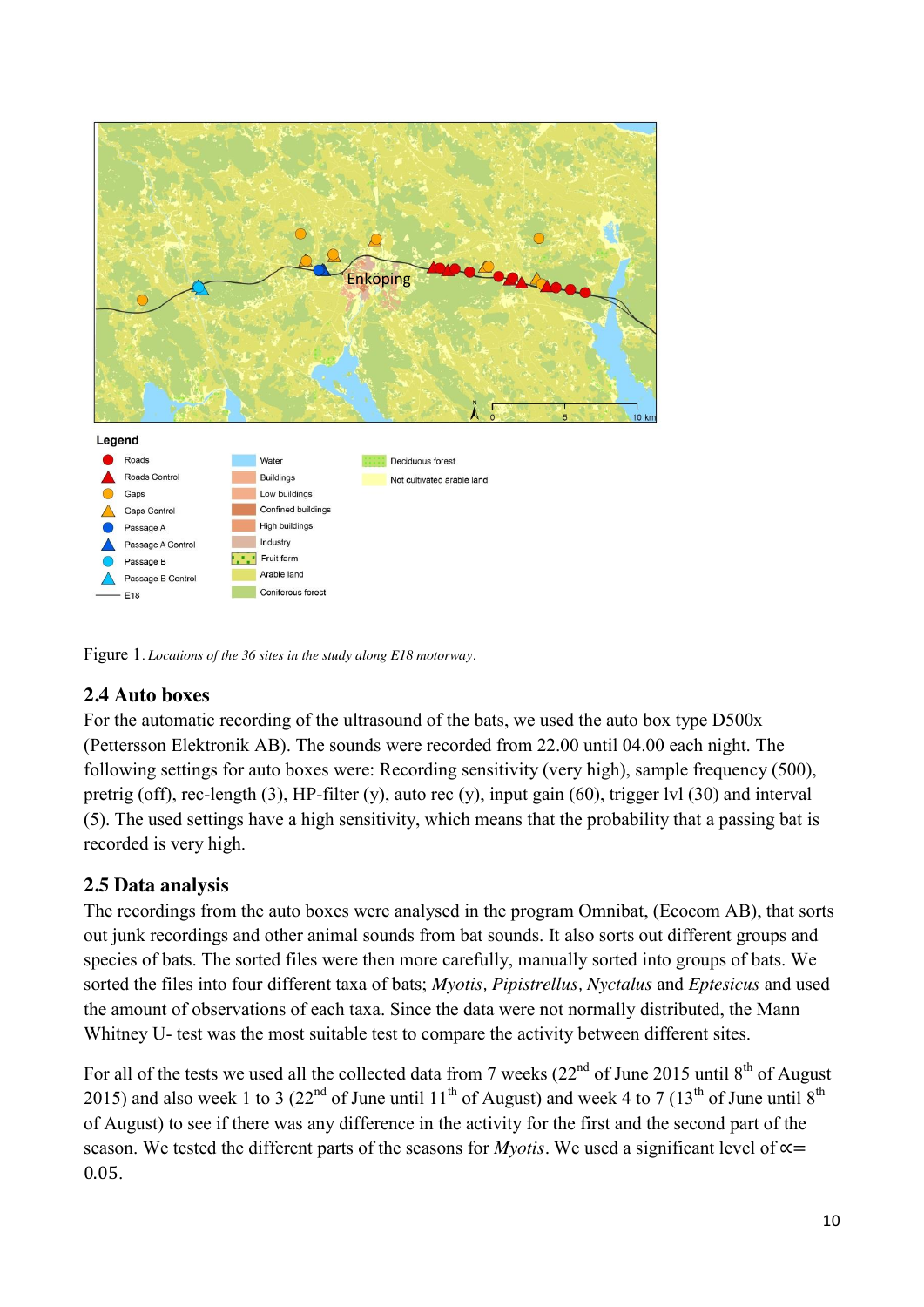### <span id="page-10-0"></span>**3. Results**

#### <span id="page-10-1"></span>**3.1 Activity of different taxa of bats along the road**

In total we had 7240 observations of bats (*Myotis*, *Eptesicus*, *Nyctalus* and *Pipistrellus*), 2395 of the observations were on the wildlife passages (33 % of all the recordings), 1056 on the wildlife passage controls (thus, wildlife passage and wildlife passage control contain 47, 6% of all recordings), 728 on the road, 1591 on the gaps, and 1470 on the control sites (gap- and road controls Fig. 2, table 1). This means that the wildlife passages and the wildlife passage controls have the highest number of observations of bats within overall observations in the studied site. Of all 7240 observations, 2399 were *Myotis,* 3408 were *Eptesicus,* 1212 were *Nyctalus,* and 221were *Pipistrellus* (Fig. 2, table 1).

From the road sites it was a total of 452 observations of *Myotis* and on the controls 437 observations. When comparing roads and controls (by using Mann Whitney U- test) during the whole study period (week 1-7), we found a significant difference (p<0.05). The mean value of *Myotis* observations was higher at the road than at the controls. When comparing roads and road control during one part of the season (week 1-3 and week 4-7) there was no significant difference. (Fig.4, table 1  $\&$  2).

In *Eptesicus,* 134 observations were made at the road sites and 853 observations at the control sites. For the first season (week 1 to 3) the Mann Whitney- U test was significant  $(p<0, 05)$ . The mean value for the control sites was a great deal higher than the mean value of the road. For the second part of the season (week 4-7) and for the whole study period (week 1 to 7) there were no significant differences (Fig. 4, table 1, 2).

In *Nyctalus,* a total of 120 observations were made at the road sites and 115 observations at the control sites. For *Pipistrellus,* there were a total of 22 observations on the road sites and 65 on the control sites. For *Nyctalus* and *Pipistrellus´* species there is no significant difference in their activity between the road and the control sites. (Fig. 3 Table 1, 2).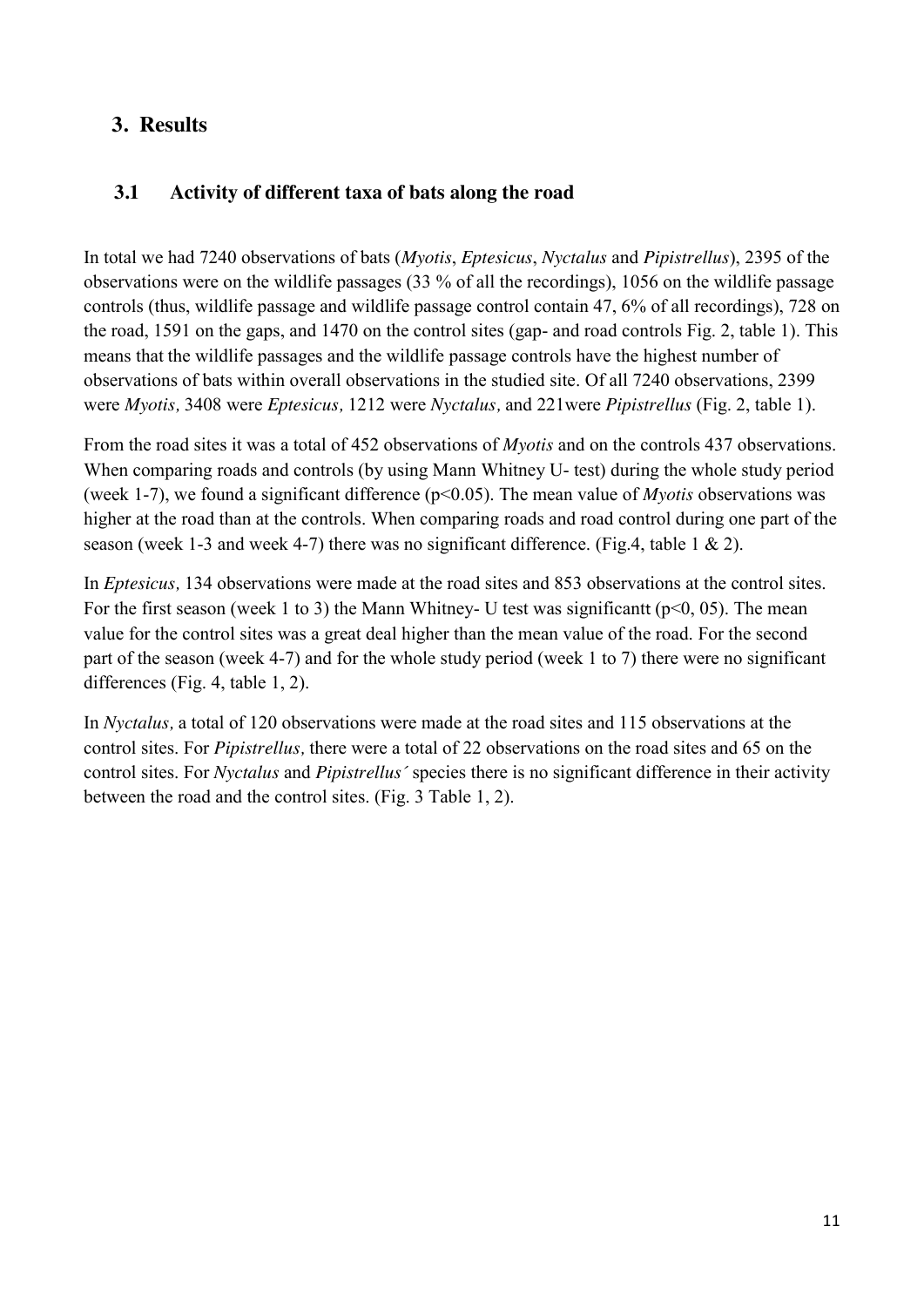| Weeks  | <b>Sites/species</b> | $\mathbf n$ | $\Sigma$ obs     | Mean value | <b>Max</b>     | Min              | SD    |
|--------|----------------------|-------------|------------------|------------|----------------|------------------|-------|
|        | Road                 |             |                  |            |                |                  |       |
| $W1-3$ | <b>Myotis</b>        | 24          | 126              | 5,3        | 80             | $\boldsymbol{0}$ | 16,9  |
|        | Eptesicus            | 24          | 25               | 1,04       | 5              | $\boldsymbol{0}$ | 1,33  |
|        | Nyctalus             | 24          | 77               | 3,21       | 13             | $\boldsymbol{0}$ | 3,87  |
|        | Pipistrellus         | 24          | $\boldsymbol{7}$ | 0,75       | $\overline{4}$ | $\boldsymbol{0}$ | 1,67  |
| W4-7   | <b>Myotis</b>        | 32          | 326              | 10,3       | 143            | $\boldsymbol{0}$ | 29,4  |
|        | Eptesicus            | 32          | 109              | 3,41       | 19             | $\boldsymbol{0}$ | 3,8   |
|        | Nyctalus             | 32          | 43               | 1,47       | $\tau$         | $\boldsymbol{0}$ | 2,11  |
|        | Pipistrellus         | 32          | 15               | 0,72       | $\tau$         | $\boldsymbol{0}$ | 1,44  |
| $W1-7$ | <b>Myotis</b>        | 56          | 452              | 8,1        | 143            | $\boldsymbol{0}$ | 24,8  |
|        | Eptesicus            | 56          | 134              | 2,39       | 19             | $\boldsymbol{0}$ | 3,21  |
|        | Nyctalus             | 56          | 120              | 2,21       | 13             | $\boldsymbol{0}$ | 3,08  |
|        | Pipistrellus         | 56          | 22               | 0,73       | $\tau$         | $\boldsymbol{0}$ | 1,53  |
|        | Gaps                 |             |                  |            |                |                  |       |
| $W1-3$ | <b>Myotis</b>        | 24          | $18\,$           | 0,75       | $\overline{3}$ | $\boldsymbol{0}$ | 0,944 |
|        | Eptesicus            | 24          | 164              | 6,8        | 65             | $\boldsymbol{0}$ | 13,35 |
|        | Nyctalus             | 24          | 538              | 22,41      | 212            | $\boldsymbol{0}$ | 58,0  |
|        | Pipistrellus         | 24          | 18               | 0,75       | $\tau$         | $\boldsymbol{0}$ | 1,67  |
| W4-7   | <b>Myotis</b>        | 32          | 163              | 5,09       | 23             | $\boldsymbol{0}$ | 6,36  |
|        | Eptesicus            | 32          | 250              | 7,81       | 43             | $\boldsymbol{0}$ | 9,9   |
|        | Nyctalus             | 32          | 417              | 13,03      | 159            | $\boldsymbol{0}$ | 35,7  |
|        | Pipistrellus         | 32          | 23               | 0,71       | $\tau$         | $\boldsymbol{0}$ | 1,44  |
| $W1-7$ | <b>Myotis</b>        | 56          | 181              | 3,23       | 23             | $\boldsymbol{0}$ | 5,28  |
|        | Eptesicus            | 56          | 414              | 7,39       | 65             | $\boldsymbol{0}$ | 11,40 |
|        | Nyctalus             | 56          | 955              | 17,05      | 212            | $\boldsymbol{0}$ | 46,4  |
|        | Pipistrellus         | 56          | 41               | 0,73       | $\tau$         | $\boldsymbol{0}$ | 1,53  |
|        | <b>Controls</b>      |             |                  |            |                |                  |       |
| $W1-3$ | <b>Myotis</b>        | 30          | 68               | 2,27       | 12             | $\boldsymbol{0}$ | 3,18  |
|        | Eptesicus            | 30          | 477              | 15,9       | 291            | $\boldsymbol{0}$ | 53,3  |
|        | Nyctalus             | $30\,$      | 50               | 1,67       | 14             | $\boldsymbol{0}$ | 3,06  |
|        | Pipistrellus         | $30\,$      | 40               | 1,33       | 16             | $\boldsymbol{0}$ | 3,15  |
| W4-7   | <b>Myotis</b>        | 40          | 369              | 9,2        | $88\,$         | $\boldsymbol{0}$ | 18,7  |
|        | Eptesicus            | 40          | 376              | 9,4        | 215            | $\boldsymbol{0}$ | 33,9  |
|        | Nyctalus             | 40          | 65               | 1,63       | 16             | $\boldsymbol{0}$ | 2,96  |
|        | Pipistrellus         | 40          | 25               | 0,63       | $\overline{7}$ | $\boldsymbol{0}$ | 1,53  |
| $W1-7$ | <b>Myotis</b>        | $70\,$      | 437              | 62         | $88\,$         | $\boldsymbol{0}$ | 14,6  |
|        | Eptesicus            | $70\,$      | 853              | 12,2       | 291            | $\boldsymbol{0}$ | 43    |
|        | Nyctalus             | $70\,$      | 115              | 1,64       | 16             | $\boldsymbol{0}$ | 2,98  |
|        | Pipistrellus         | $70\,$      | 65               | 0,93       | 16             | $\boldsymbol{0}$ | 2,37  |

Table 1. *Sample size (n), total number of observations (∑obs), mean values, max and min observations and standard deviations for all observed taxa during the whole study period and in different part of study* period.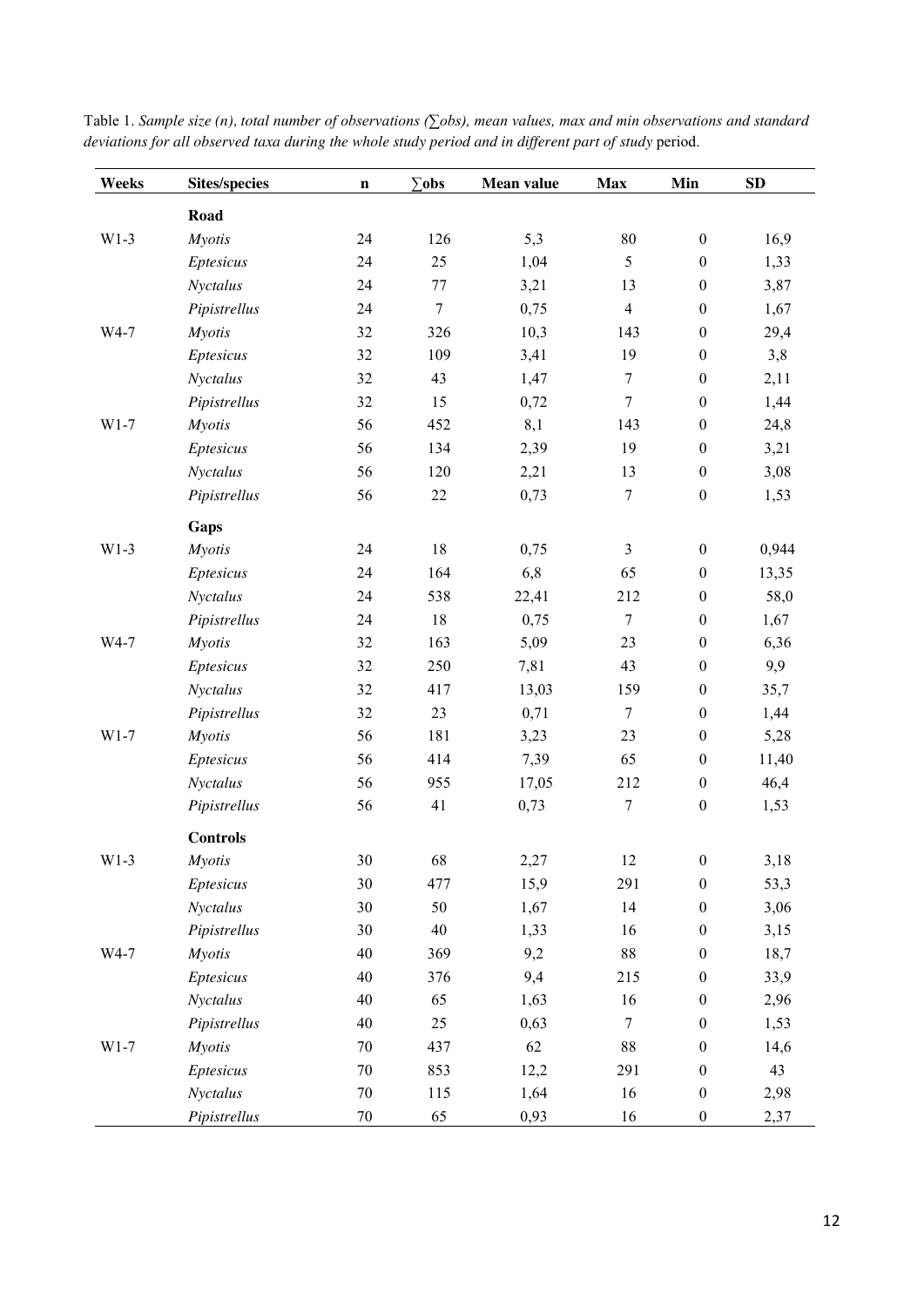*Table1. Continued*

| Weeks  | <b>Sites/species</b>      | $\mathbf n$ | $\Sigma$ obs | Mean value | <b>Max</b>     | Min              | $\overline{\text{SD}}$ |
|--------|---------------------------|-------------|--------------|------------|----------------|------------------|------------------------|
|        | <b>Wildlife passages</b>  |             |              |            |                |                  |                        |
| $W1-3$ | <b>Myotis</b>             | 12          | 202          | 16,8       | 90             | $\boldsymbol{0}$ | 24,6                   |
|        | Eptesicus                 | 12          | 1118         | 93,2       | 557            | $\mathbf{1}$     | 164,7                  |
|        | Nyctalus                  | 12          | 7            | 0,58       | $\overline{2}$ | $\boldsymbol{0}$ | 0,79                   |
|        | Pipistrellus              | 12          | 43           | 3,58       | 14             | $\boldsymbol{0}$ | 5,14                   |
| W4-7   | <b>Myotis</b>             | 12          | 244          | 20,3       | 47             | $\boldsymbol{0}$ | 16,5                   |
|        | Eptesicus                 | 12          | 753          | 62,75      | 250            | $\boldsymbol{0}$ | 88,12                  |
|        | Nyctalus                  | 12          | 5            | 0,42       | $\overline{2}$ | $\boldsymbol{0}$ | 0,79                   |
|        | Pipistrellus              | 12          | 23           | 1,35       | 16             | $\boldsymbol{0}$ | 4,66                   |
| $W1-7$ | <b>Myotis</b>             | 24          | 446          | 18,6       | 90             | $\boldsymbol{0}$ | 20,6                   |
|        | Eptesicus                 | 24          | 1871         | 78         | 557            | $\boldsymbol{0}$ | 130,12                 |
|        | Nyctalus                  | 24          | 12           | 0, 5       | $\overline{2}$ | $\boldsymbol{0}$ | 0,78                   |
|        | Pipistrellus              | 24          | 66           | 2,75       | 16             | $\boldsymbol{0}$ | 4,87                   |
|        | Wildlife passage controls |             |              |            |                |                  |                        |
| $W1-3$ | <b>Myotis</b>             | 12          | 455          | 37,9       | 184            | $\boldsymbol{0}$ | 53,9                   |
|        | <b>Eptesicus</b>          | 12          | 64           | 5,3        | 37             | $\boldsymbol{0}$ | 10,76                  |
|        | Nyctalus                  | 12          | $\mathbf{1}$ | 0,08       | $\mathbf{1}$   | $\boldsymbol{0}$ | 0,29                   |
|        | Pipistrellus              | 12          | 14           | 1,7        | 5              | $\boldsymbol{0}$ | 1,53                   |
| W4-7   | <b>Myotis</b>             | 12          | 428          | 26,8       | 111            | $\boldsymbol{0}$ | 32,9                   |
|        | Eptesicus                 | 12          | 72           | 6          | 21             | $\boldsymbol{0}$ | 6,68                   |
|        | Nyctalus                  | 12          | 9            | 0,75       | 3              | $\boldsymbol{0}$ | 0,81                   |
|        | Pipistrellus              | 12          | 13           | 1,08       | 5              | $\boldsymbol{0}$ | 1,27                   |
| $W1-7$ | <b>Myotis</b>             | 28          | 883          | 31,5       | 111            | $\boldsymbol{0}$ | 42,6                   |
|        | Eptesicus                 | 28          | 136          | 4,86       | 37             | $\boldsymbol{0}$ | 8,5                    |
|        | Nyctalus                  | 28          | 10           | 0,36       | 3              | $\boldsymbol{0}$ | 0,68                   |
|        | Pipistrellus              | 28          | 27           | 0,96       | 5              | $\boldsymbol{0}$ | 1,37                   |

Table 2. *P-values(Mann Whitney U- test) for roads and controls from the first part of the season (week 1 to 3), the second part of the season (week 4 to7) and for the whole study period (week 1 to 7) for* Myotis*,* Nyctalus*,* Eptesicus *and*  Pipistrellus *species.* 

| Weeks | <i>Myotis</i> | <b>Nyctalus</b> | <i>Eptesicus</i> | <i>Pipistrellus</i> |
|-------|---------------|-----------------|------------------|---------------------|
| W1-3  | 0,0735        | 0,1488          | 0,0286           | 0,3226              |
| W4-7  | 0,0684        | 0.9709          | 0,6587           | 0.3355              |
| W1-7  | 0,0180        | 0,3024          | 0.2143           | 0.9714              |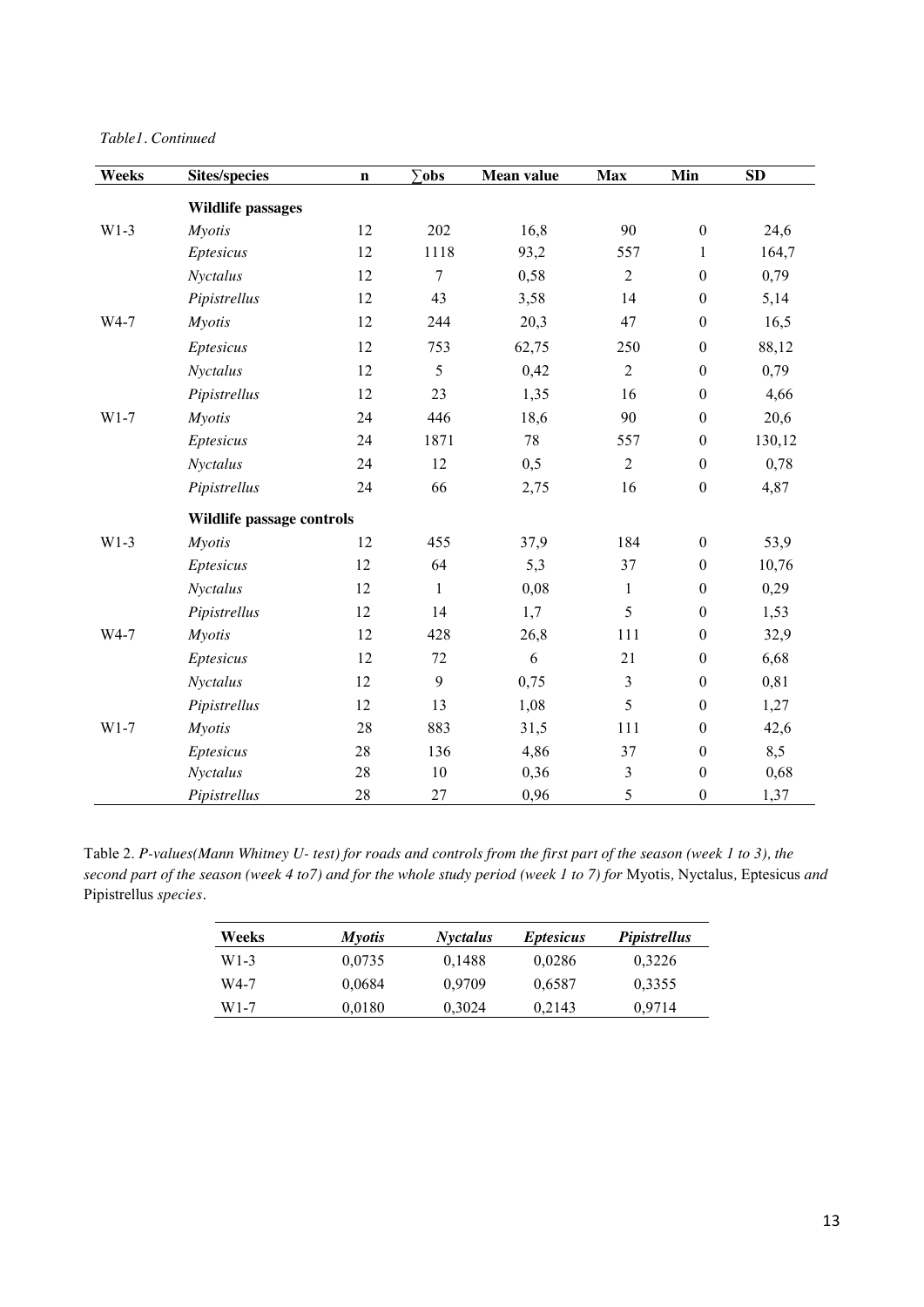

Figure 2. *Number of bat observations at different sites in the study (Myotis, Nyctalus, Eptesicus and Pipistrellus).*   $n_{\text{gaps}}$ =56,  $n_{\text{Road}}$ =56,  $n_{\text{Wildlife}\text{passages}}$ =24,  $n_{\text{Controls}}$ =70 and  $n_{\text{Wildlife}\text{ passage controls}}$  =28. There was no significant difference between *gap- and road controls, therefore we combined this controls.* 



Figure 3. *Total observations of the recorded taxa of bats at all sites.*  $n_{Mvotis} = 238$ ,  $n_{Eptesicus} = 238$ ,  $n_{Nvctalus} = 238$  and *n*Pipistrellus*=238.*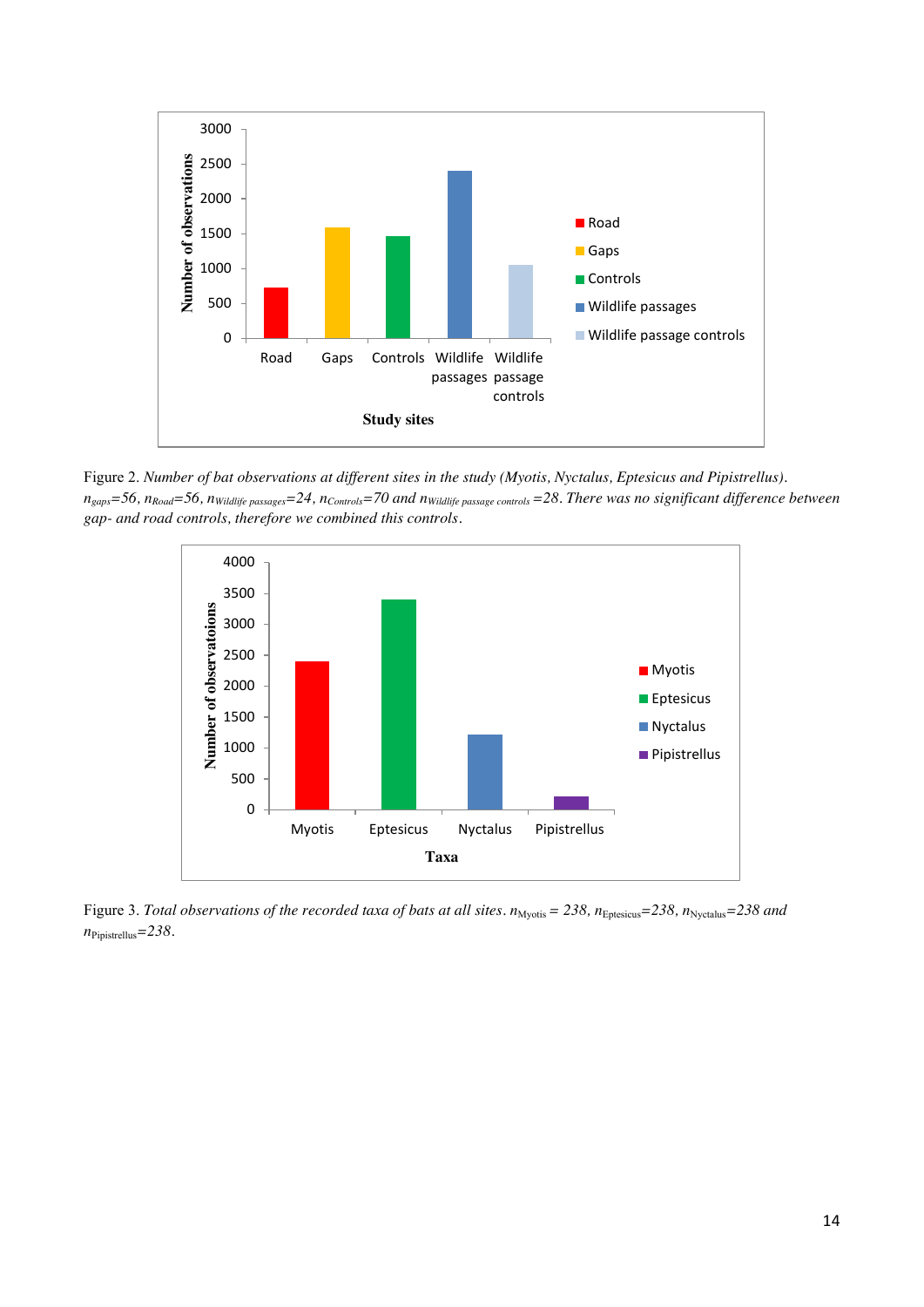#### <span id="page-14-0"></span>**3.2 The difference in activity of** *Myotis*

The activity of *Myotis* species varies a lot between different locations in the landscape and between different parts of the study period. The total number of observations of *Myotis* was 2399 (road=452, control sites= 437, gaps= 181, wildlife passages= 446, and the wildlife passage controls= 883).

Between gap- and road sites there was no significant difference in the activity in either season; also there was no significant difference in the activity between gaps and control sites (table 3).

The wildlife passages and the wildlife passage controls have the highest mean values of all the sites in this study for *Myotis* species and the activity is significantly higher on wildlife passages than on the road (table 1). There is also a difference in the activity between the gaps and the wildlife passages. *Myotis* species have been observed more frequently at passages than at the gaps (Fig. 4, table 3).

Our data shows that the relatively high abundance of *Myotis* at the road only due to one site (road site 6). The observations at this site during the three samplings occasions in July are 80, 82 and 143 while most of the observations oscillate between 0 and 5. When analysing the data without this site, we found that the mean values for the controls is higher than the mean values for the roads and the activity is significantly higher on the controls than the road during the second part of the season and during the whole season (Fig. 5 table, 4).

Table 3. *P-values for differences in the number of* Myotis *observations made at different locations and during different periods. The variables are R1-3 (road week 1 to 3), R4-7 (road week 4 to 7), R1-7 (road week 1 to 7), G1-3 (gap week 1 to 3), G4-7 (gap week 4 to 7), G1-7 (gap week 1 to7), Cntrl1-3 (controls week 1 to 3), Cntrl4-7 (controls week 4 to 7), Cntrl1-7 (controls week 1-7), WP1-3 (wildlife passages week 1 to 3), WP4-7 (wildlife passages week 4 to 7), WPA1-7 (wildlife passages week 1 to 7), WPC1-3 (wildlife passages week 1 to 3), WPC4-7 (wildlife passages week 4 to 7) and WPC1-7 (wildlife passages week 1 to 7).* 

| <b>Variables</b> | $R1-3$ | $R4-7$ | $R1-7$ | $G1-3$ | $G4-7$ | $G1-7$ | <b>WP1-3</b> | <b>WP4-7</b> | <b>WP1-7</b>     |
|------------------|--------|--------|--------|--------|--------|--------|--------------|--------------|------------------|
| $R1-3$           |        |        |        |        |        |        | 0,0019       |              |                  |
| R4-7             |        |        |        |        |        |        |              | 0,0053       |                  |
| $R1-7$           |        |        |        |        |        |        |              |              | $\boldsymbol{0}$ |
| $G1-3$           | 0,77   |        |        |        |        |        | 0,0002       |              |                  |
| $G4-7$           |        | 0,13   |        |        |        |        |              | 0,0049       |                  |
| $G1-7$           |        |        | 0,24   |        |        |        |              |              | $\boldsymbol{0}$ |
| $Cntr11-3$       | 0,0735 |        |        | 0,0689 |        |        | 0,0029       |              |                  |
| $Cntr14-7$       |        | 0,0684 |        |        | 0,8772 |        |              | 0,0091       |                  |
| $Cntr11-7$       |        |        | 0,0180 |        |        | 0,1218 |              |              | 0,0002           |
| WPC1-3           |        |        |        |        |        |        | 0,8159       |              |                  |
| WPC4-7           |        |        |        |        |        |        |              | 1            |                  |
| $WPC1-7$         |        |        |        |        |        |        |              |              | 0,7964           |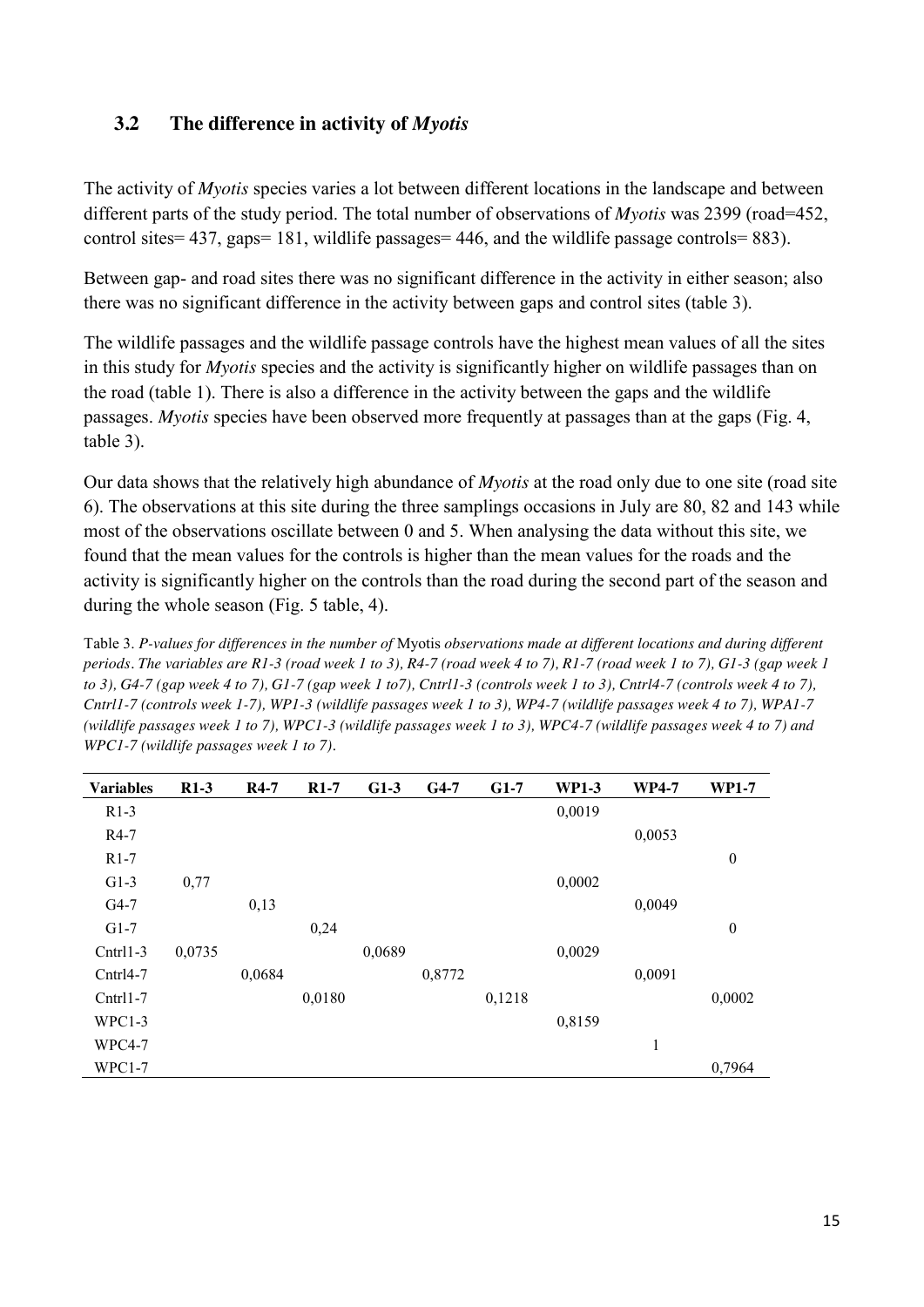Table 4. P-values for differences in the number of *Myotis* observations made at road and controls during different periods without data from road site 6. The variables are *R1-3 (road week 1 to 3), R4-7 (road week 4 to 7), R 1-7 (road week 1 to 7), Cntrl1-3 (controls week 1 to 3), Cntrl4-7 (controls week 4 to 7) and Cntrl1-7 (controls week 1-7).*

| Variables R1-3 |        | <b>R4-7</b> | <b>R</b> 1-7 |
|----------------|--------|-------------|--------------|
| $Ctrl1-3$      | 0,0679 |             |              |
| $Cntr14-7$     |        | 0,0222      |              |
| $Ctrl1-7$      |        |             | 0,0052       |



Figure 4. *Mean values (Total number of observations of* Myotis/n) *for* Myotis *species in different sites from week 1 to 7*   $(n_{\text{Road}}=56, n_{\text{Gaps}}=56, n_{\text{Wildlife}\text{ passage}}=24, n_{\text{Controls}}=70, n_{\text{Wildlife}\text{ passage controls}}=28)$ . ( $SD_{\text{Road}}=24, 8$   $SD_{\text{Gaps}}=5, 28, SD_{\text{Wildlife}}$  $_{\text{passages}}$ =20,6, SD<sub>Controls</sub>=14, 6 SD<sub>Wildlife passage controls</sub>= 42, 6), Mean<sub>Road</sub>=8, 1, Mean<sub>Gaps</sub>=3,23, Mean<sub>Wildlife passages</sub>=18,6, Mean<sub>Contorols</sub>=6, 2, Mean<sub>Wildlife passage controls</sub> = 31,5). *There was no significant difference between gap-* and road controls, *therefore we combined this controls.*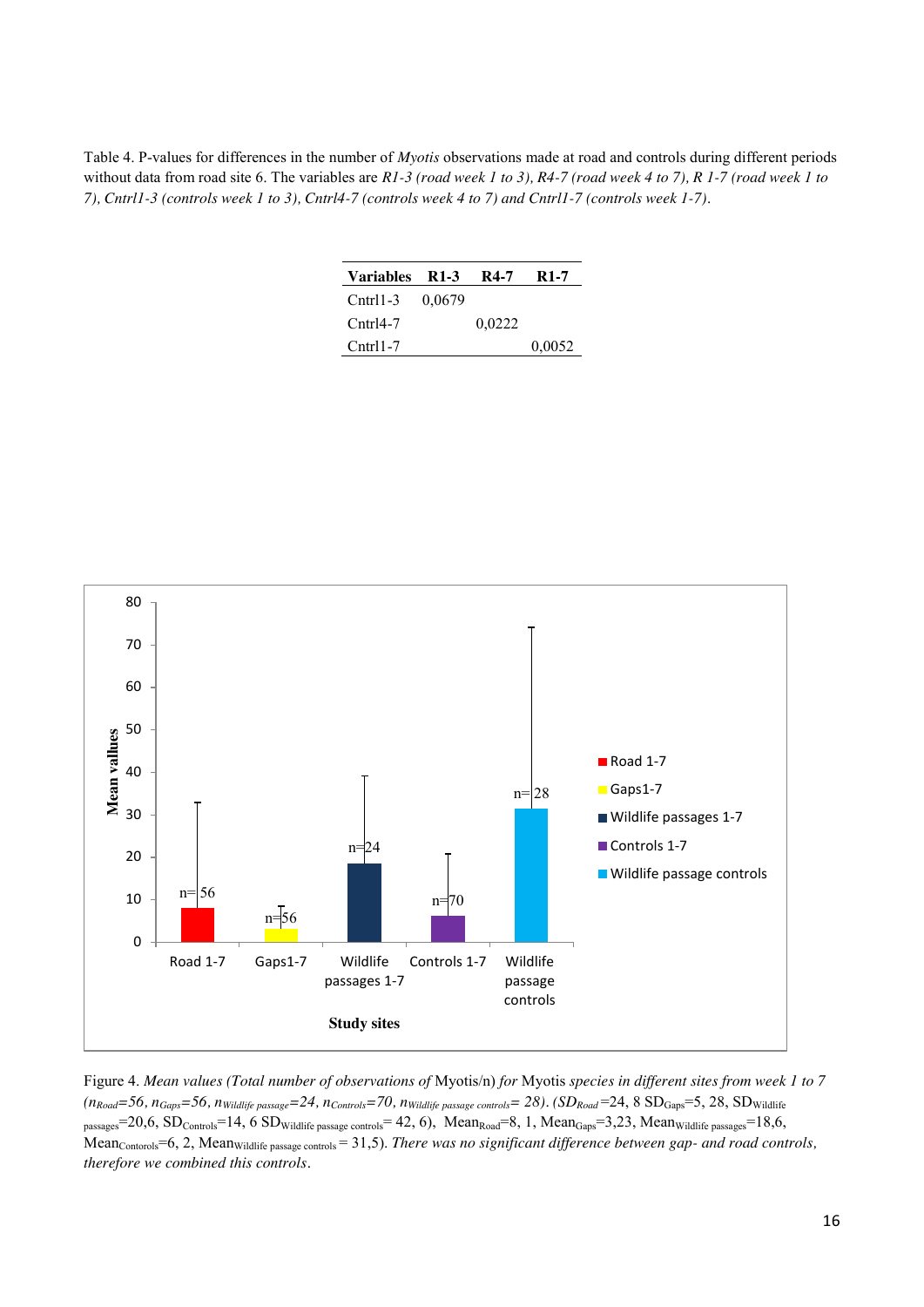

Figure 5. *Mean values(Total number of observations of* Myotis/n) *of* Myotis *species in different sites from week 1 to 7, without data from road site 6.*  $(n_{\text{Road}}=49, n_{\text{Gaps}}=56, n_{\text{Width}fe \text{ passage}}=24, n_{\text{Controls}}=70, n_{\text{Width}fe \text{ passage controls}}=28.$  (SD<sub>Road</sub> =24, 8 *SDGaps=5, 28, SDWildlife passages=20,6, SDControls=14,6,* SDWildlife passage controls= 42, 6)*. (MeanRoad=3, MeanGaps=3, 23, Mean<sub>Wildlife passages*=18, 6, *Mean<sub>Contorols</sub>*=6, 2, Mean<sub>Wildlife passage controls</sub> = 31, 5). *There was no significant difference between*</sub> *gap- and road controls, therefore we combined this controls.*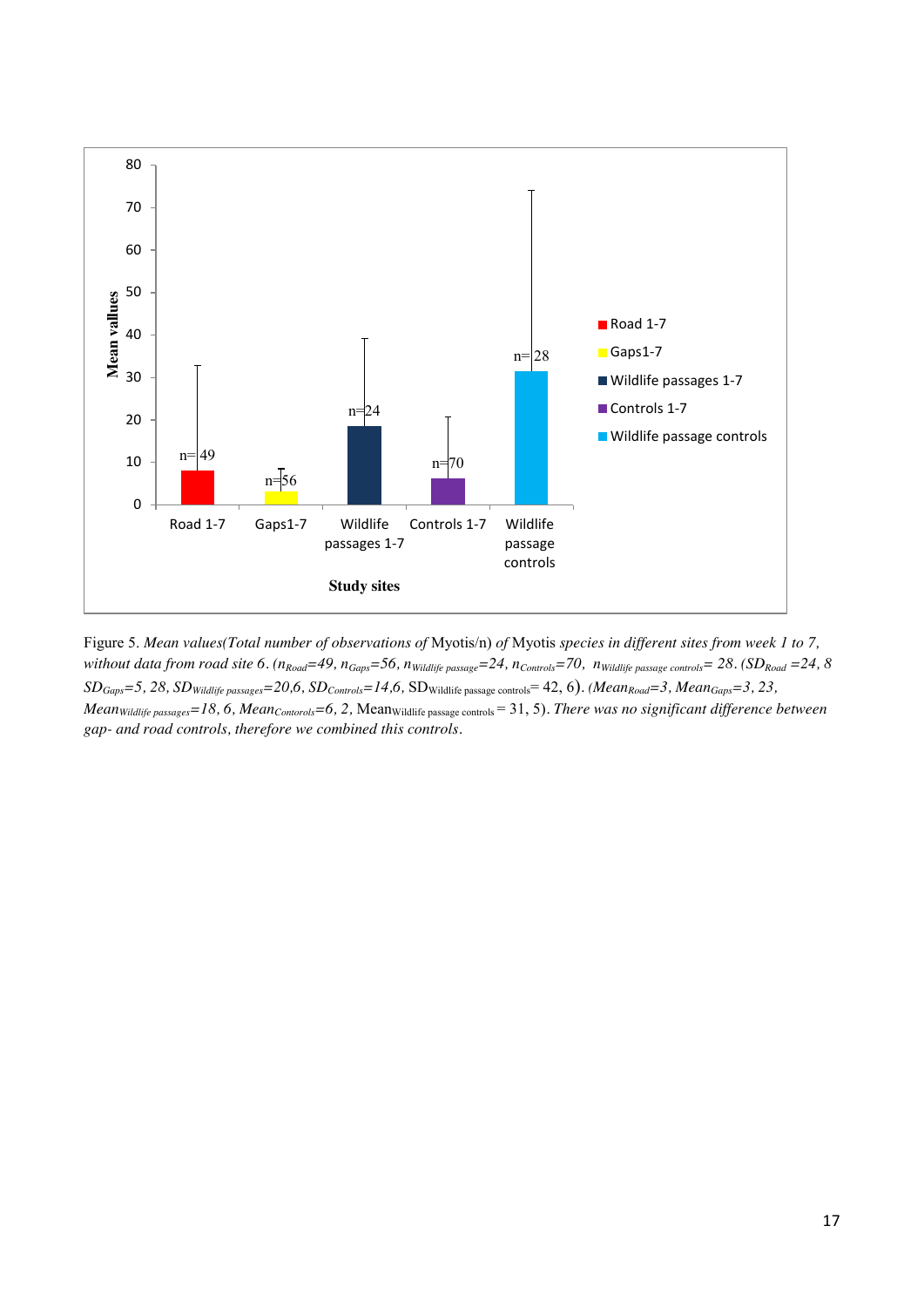### <span id="page-17-0"></span>**4. Discussion**

The most important findings in this study were that *Myotis* species seldom crossed the road. In most cases the observations of *Myotis* species at the road were between 0 and 5 at each site during all seven weeks, which is a small number, related to the observations at the control sites. When excluding road site six the *Myotis* activity is significant lower at the road compared to the control sites.

This result indicates that major roads function as barriers for *Myotis* species. This has also been demonstrated in previous studies (Berthinussen & Altringham 2012, Ciechanowski 2015 Schaub et al. 2008). The reason why one site differs from all other sites is not clear, but we have two different possible explanations: 1. Though *Myotis* species normally avoid open areas, they will cross the road under certain circumstances that we are not able to understand yet. There might be a colony at one side, good hunting sites at the other side and the road is located in the commuting zone. The activities at site 6 were high only during the second part of the study period when the nights got darker. In general, it seems that *Myotis* species more often cross open areas late in the season when the nights get darker. If so, roads are barriers only in the beginning of activity period.

2. An alternative explanation might be that the bats did not cross the road but used tunnels under the road, built for small streams, with openings to the tree lane in the mid-road area, and used the mid road are for foraging. There is one such tunnel about 200 meters from the sampling site no. 6, but not at any other sampling site. This would increase the total number of observations of *Myotis.* 

A second important conclusion from this study is that there is not a difference in *Myotis-* activity between the road and open gaps in the forest. They do avoid not only roads but open areas in general, which is also supported by Ekman & de Jong (1996). The reason why *Myotis* avoid open areas is not known but possible explanations include predator avoidance and insect abundance (Verboom 1998).

The results shows also that bats do use wildlife passages. A wildlife passage may have two different functions, guiding bats when they are commuting between foraging sites, or work as a foraging site in itself (Abbott et al. (2012). The use of wildlife passages by *Myotis* and other species is confirmed also in studies by, Berthinussen & Altringham (2012) and Abbott et al. (2012). However, the passage was used only if bats didn't have to change their original commuting routes. This is also confirmed by studies made by Berthinussen & Altringham (2012) and Abbott et al. (2012). If the wildlife passages were not available, the bats would have a more restricted hunting area. On both sides of wildlife passage A there were colonies of *Myotis* species and the high number of observations of *Myotis* species indicates that they use the passage to forage. Although we don't know if there were any colonies near wildlife passage B, the environment and the landscapes around the passages A and B were similar. Both areas around and on the passages provide good habitats for bats to roost and forage.

Though we can't draw any conclusions about the road being a barrier for the other species than *Myotis*, the results indicate that *Eptesicus* species do avoid the road. The mean values for *Eptesicus* are higher for the control sites than for the road. There was a significant difference in the activity in the first part of the season (week 1 to 3) and the activity is significantly higher in the forest on the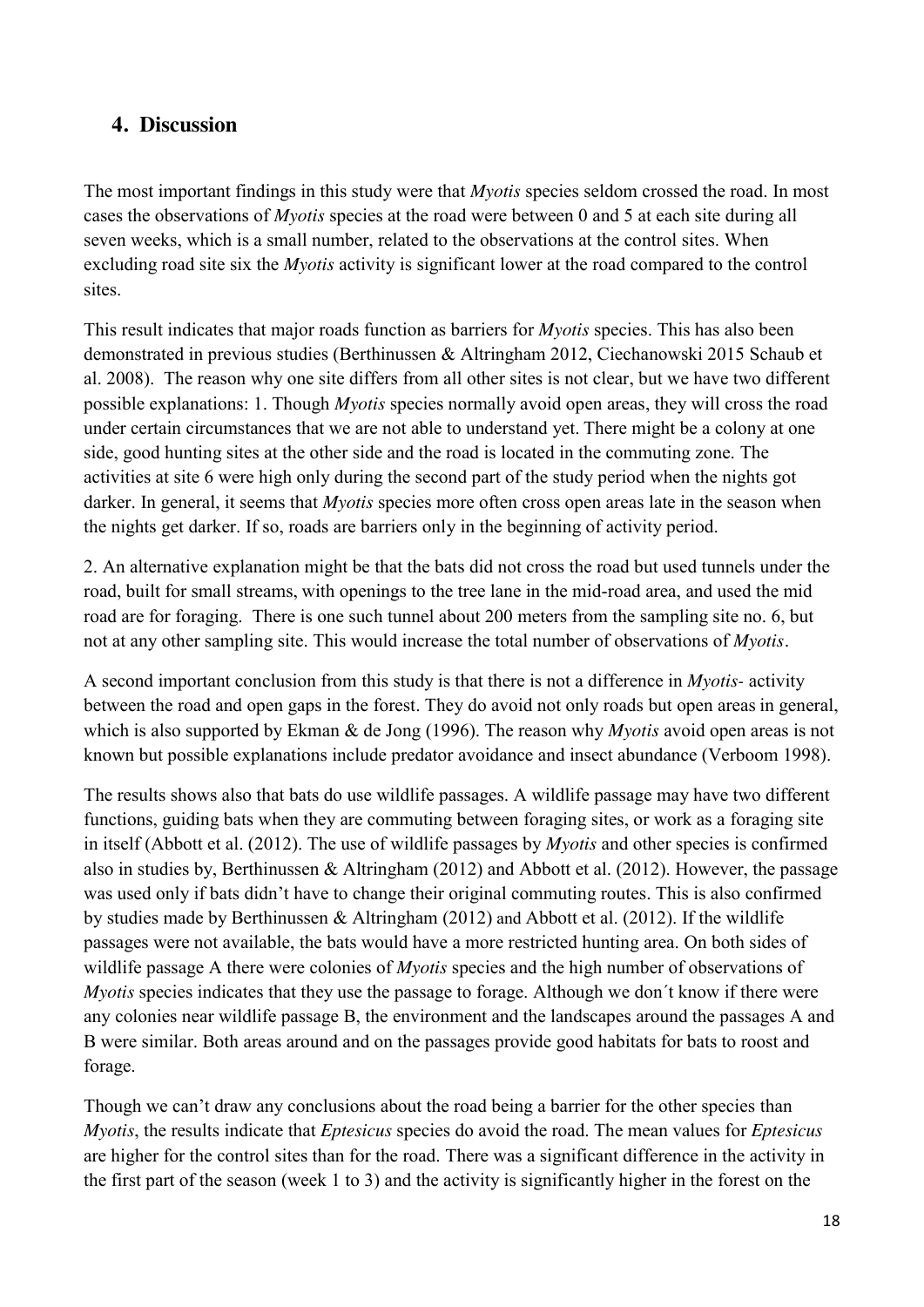control sites than on the road for these species at this period. A previous study by Kitzes  $\&$ Merenlender (2014) shows that the activity of four common bat species and the total bat activity is consistently depressed near three large highways compared to control points 300 m from these roads. One of these species is *Eptesicus fuscus*, which is very similar to the species in our study area *Eptesicus nilssonii*. For *Nyctalus* species the road does not reveal to be any obstacle in this study. *Nyctalus* is not vulnerable to predators; they are bigger and fast, they have a different foraging behavior and other food preferences compared to the minor species such as *Pipistrellus* and *Myotis*. They also have a higher flight height and are not exposed to the same hazards (Kronwitter 1988). For *Pipistrellus* species the observations were too few to draw any conclusions. Obviously the abundances of these species are too low in the area.

The sampling sites in this study were selected randomly without any information about bat colonies, and the sampling effort is rather big. However, the abundance of the different bat species, especially the abundance of *Myotis* is low in the study area. This makes interpretation of the result more difficult. It's risky to draw general conclusions, because it might be enough with one or a few single exceptions, e.g. if one of the sampling point happens to be close to a colony, to change the whole pattern. Alternative study design could be to increase the sample size even more, to focus only on areas with known distributions of bat colonies, or to use more direct observations, e.g. by radiotracking. In our study, road site no. 6 was one such exception which was difficult to explain. However, in spite of this exception we are confident that our interpretation is correct. After excluding site six, we received significant differences.

#### <span id="page-18-0"></span>**4.1 Conclusions**

This is the first study of bats and the impact roads have on bats in Sweden. The main conclusions we draw from this study are that both roads and gaps in the forest are avoided. The avoidance behaviour is most obvious in the beginning of summer (until mid-July). This also means that major roads can act as barriers for *Myotis* species in a forest dominated landscape. Wildlife passages are used by several species of bats. In our case, they were used as foraging habitats, and also as corridors with higher abundance of bats than all other habitats in the study.

It is important to do further studies to improve conservation, compensation and mitigation measures for bats in infrastructure projects in Sweden. More knowledge about the different taxa's behaviour near major roads and an understanding of the thresholds, such as limit distances for Myotis in open gaps are necessary to draw conclusions about mitigation measures and alternatives for ecoducts. It is also important to know how many mitigation measures are needed to hold a viable population in a certain area.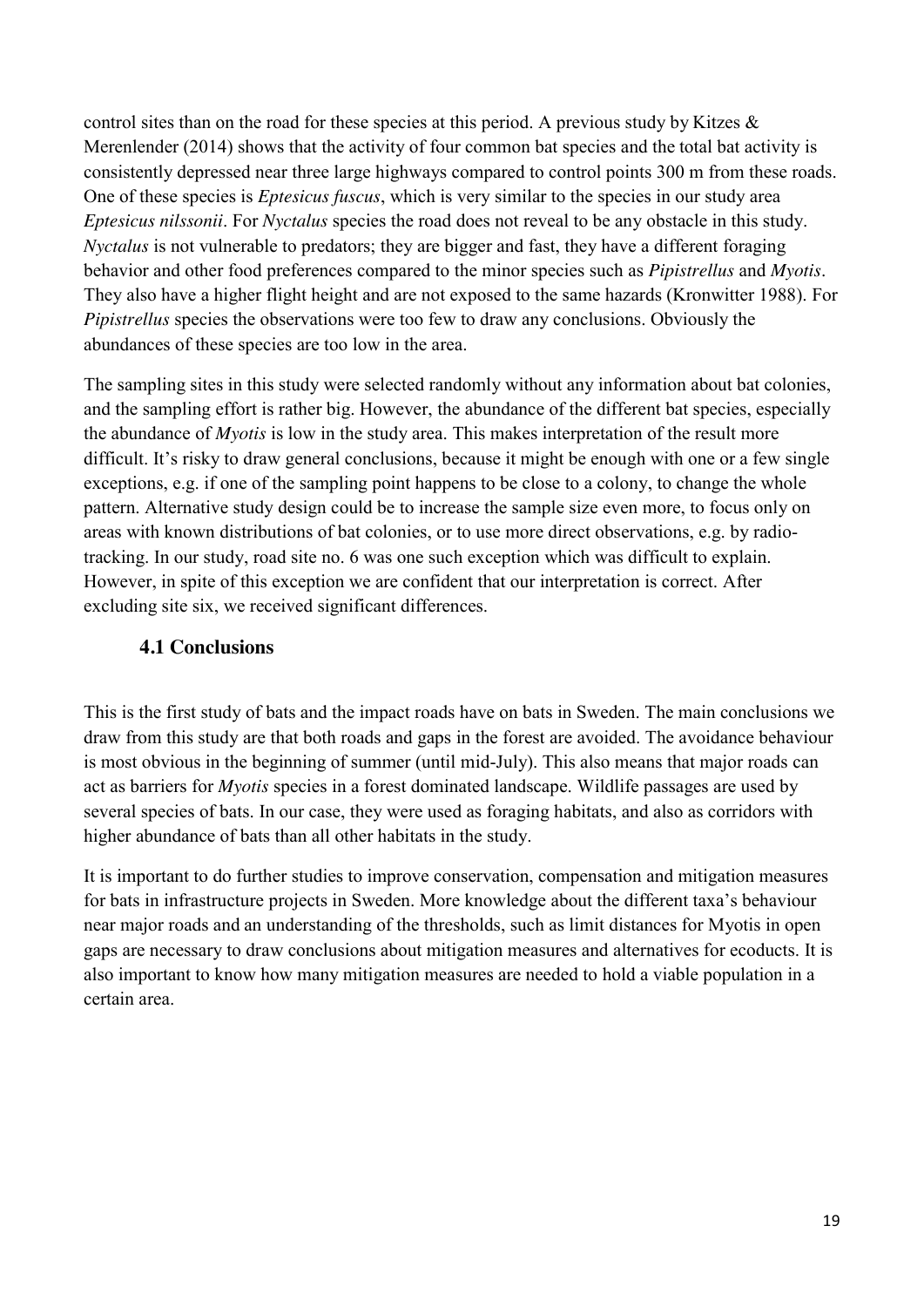#### <span id="page-19-0"></span>**Acknowledgement**

This project was funded by the Swedish Transport Administration. I thank all who kindly provided assistance during fieldwork and a special thanks to my co-students Johanna Kammonen and Rita Luz for all good memories and help. I also thank Ecocom AB for the cooperation and for providing with material needed for this study. I am grateful for all the advice I have been given from Anders Sjölund at the Swedish Transport Administration, my very good friend Magnus Persson and of course mostly my supervisor Johnny de Jong.

### <span id="page-19-1"></span>**References**

#### **Articles**

Abbott, I. M., Butler, F., & Harrison, S. (2012). *When flyways meet highways–The relative permeability of different motorway crossing sites to functionally diverse bat species*. Landscape and Urban Planning, 106(4), 293-302.

Altringham, J & Berthinussen, A (2014). *Roads and bats, interactions and mitigation*. Ecoltrans: university of Leeds. http://ecoltrans.net/wp-content/uploads/Altringham-lowres.pdf

Bennett, V. J., Sparks, D. W., & Zollner, P. A. (2013). *Modeling the indirect effects of road networks on the foraging activities of bats.* Landscape ecology, 28(5), 979-991.

Berthinussen, A & Altringham, J. (2012). *Do bat gantries and underpasses help bats cross roads safely*. PloS one, 7(6), e38775.

Berthinussen, A., & Altringham, J. (2012). *The effect of a major road on bat activity and diversity.* Journal of Applied Ecology, 49(1), 82-89.

Ciechanowski, M. (2015). *Habitat preferences of bats in anthropogenically altered, mosaic landscapes of northern Poland*. European Journal of Wildlife Research, 61(3), 415-428.

Ekman, M. & de Jong, J. 1996. *Local patterns of distribution and resource utilization of four bat species ( Myotis brandti , Eptesicus nilssoni , Plecotus auritus and Pipistrellus pipistrellus) in patchy and continuous environments*. Journal of Zoology 238: 571-580.

Kerth, G., & Melber, M. (2009). *Species-specific barrier effects of a motorway on the habitat use of two threatened forest-living bat species.* Biological Conservation, 142(2), 270-279

Kitzes, J., & Merenlender, A. (2014). *Large roads reduce bat activity across multiple species.*

Kronwitter, F., 1988. *Population structure, habitat use and activity patterns of the noctule bat, (Nyctalus noctula)* Schreb. 1774 (Chiroptera: Vespertilionidae) revealed by radio tracking. Myotis 26, 23–85.

Lesiński, G., Sikora, A., & Olszewski, A. (2011*). Bat casualties on a road crossing a mosaic landscape.* European Journal of Wildlife Research, 57(2), 217-223.

Medinas, D., Marques, J. T., & Mira, A. (2013). *Assessing road effects on bats: the role of landscape, road features, and bat activity on road-kills*. Ecological research, 28(2), 227-237.